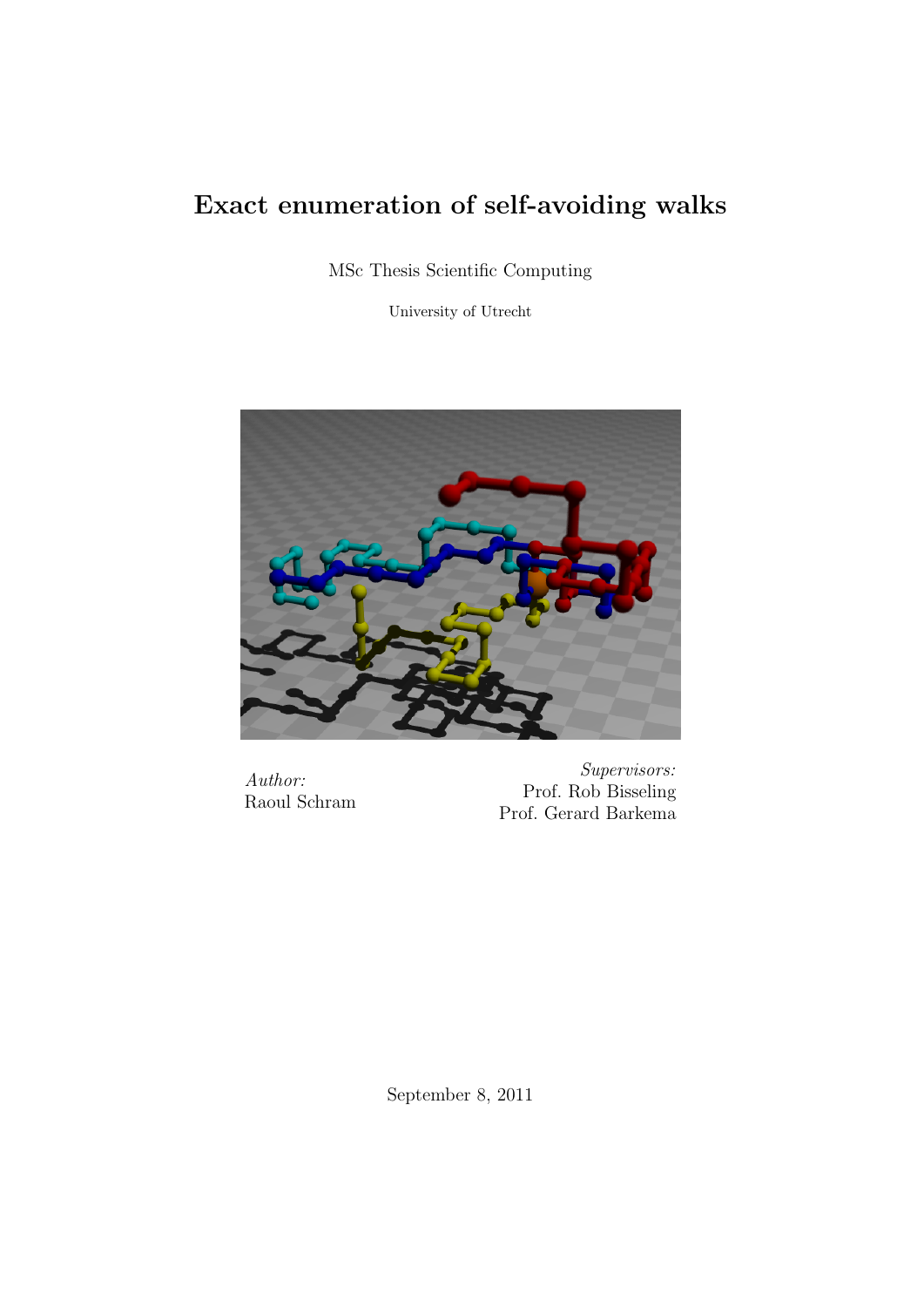#### Abstract

This thesis concerns a recently developed method for exact enumeration of self-avoiding walks, called the length-doubling algorithm. This method was created by the author and the supervisors and it substantially improves the current methods for the exact enumeration of self-avoiding walks. The basis of the algorithm and the results for the simple cubic lattice are given in the article [2]. This thesis reiterates the basis of the algorithm with slightly different terminology, and provides a more in-depth look at the implementation of the algorithm. It also adds the results of the face-centered cubic (FCC) and bodycentered cubic (BCC) lattice, which are as of today yet unpublished.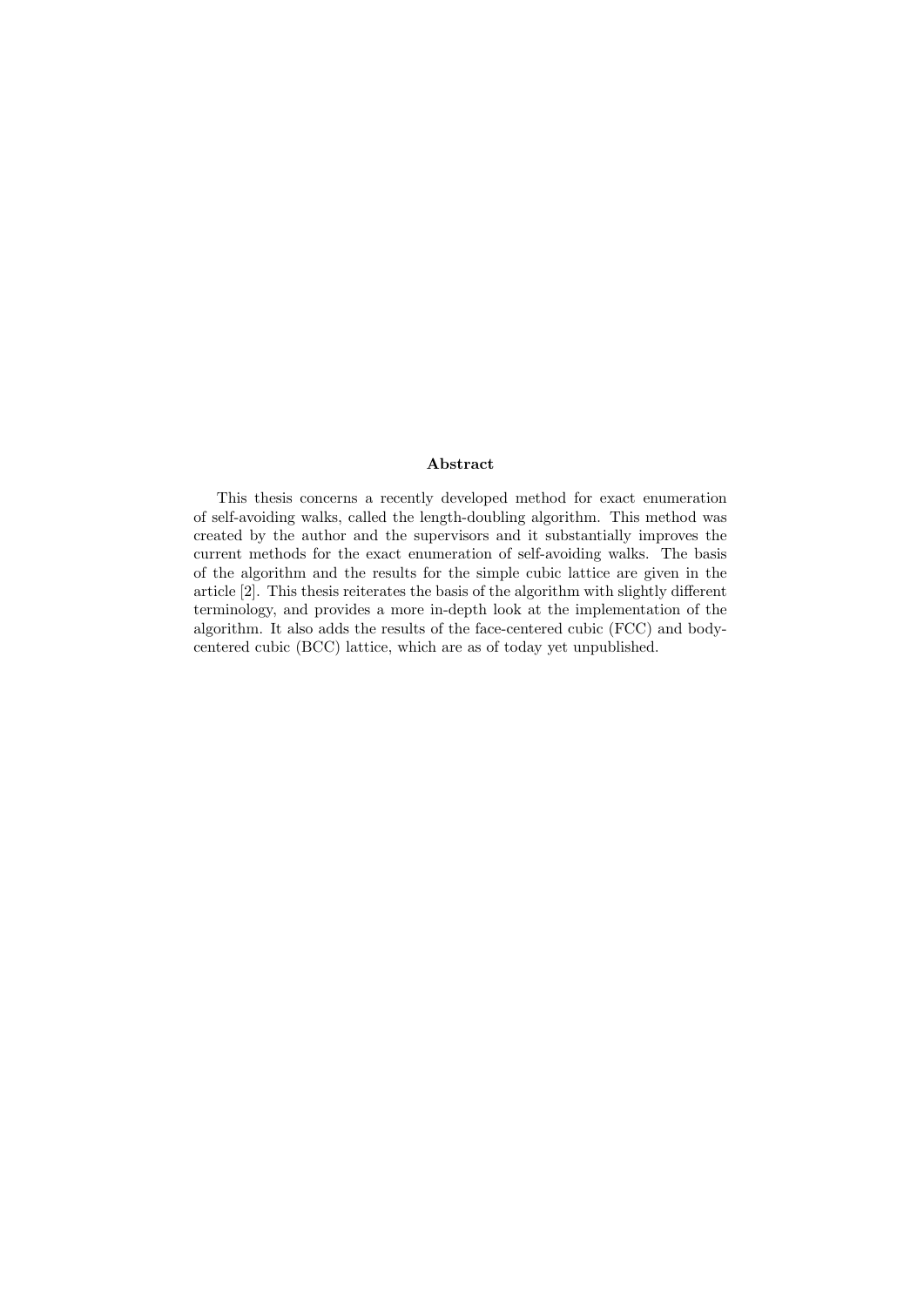## **Contents**

|              | 1 Introduction                                                                                    | $\overline{2}$                                 |
|--------------|---------------------------------------------------------------------------------------------------|------------------------------------------------|
| $\mathbf{2}$ | Length-doubling method                                                                            | $\overline{\mathbf{4}}$<br>$\overline{5}$<br>6 |
| 3            | Memory-efficient length-doubling implementation                                                   |                                                |
| 4            | <b>Symmetry</b>                                                                                   | 12<br>13                                       |
| 5            | Memory Management and Parallelization                                                             | 16<br>17                                       |
| 6            | Results                                                                                           |                                                |
|              | 6.1                                                                                               | 20                                             |
|              | FCC lattice $\ldots \ldots \ldots \ldots \ldots \ldots \ldots \ldots \ldots \ldots \ldots$<br>6.2 | 20                                             |
|              | 6.4                                                                                               | 21<br>21                                       |
| 7            | <b>Conclusion and Discussion</b>                                                                  | 23                                             |
|              | A Tabulated exact enumeration results                                                             | 26                                             |
|              |                                                                                                   | 26                                             |
|              |                                                                                                   | 27                                             |
|              |                                                                                                   | 28                                             |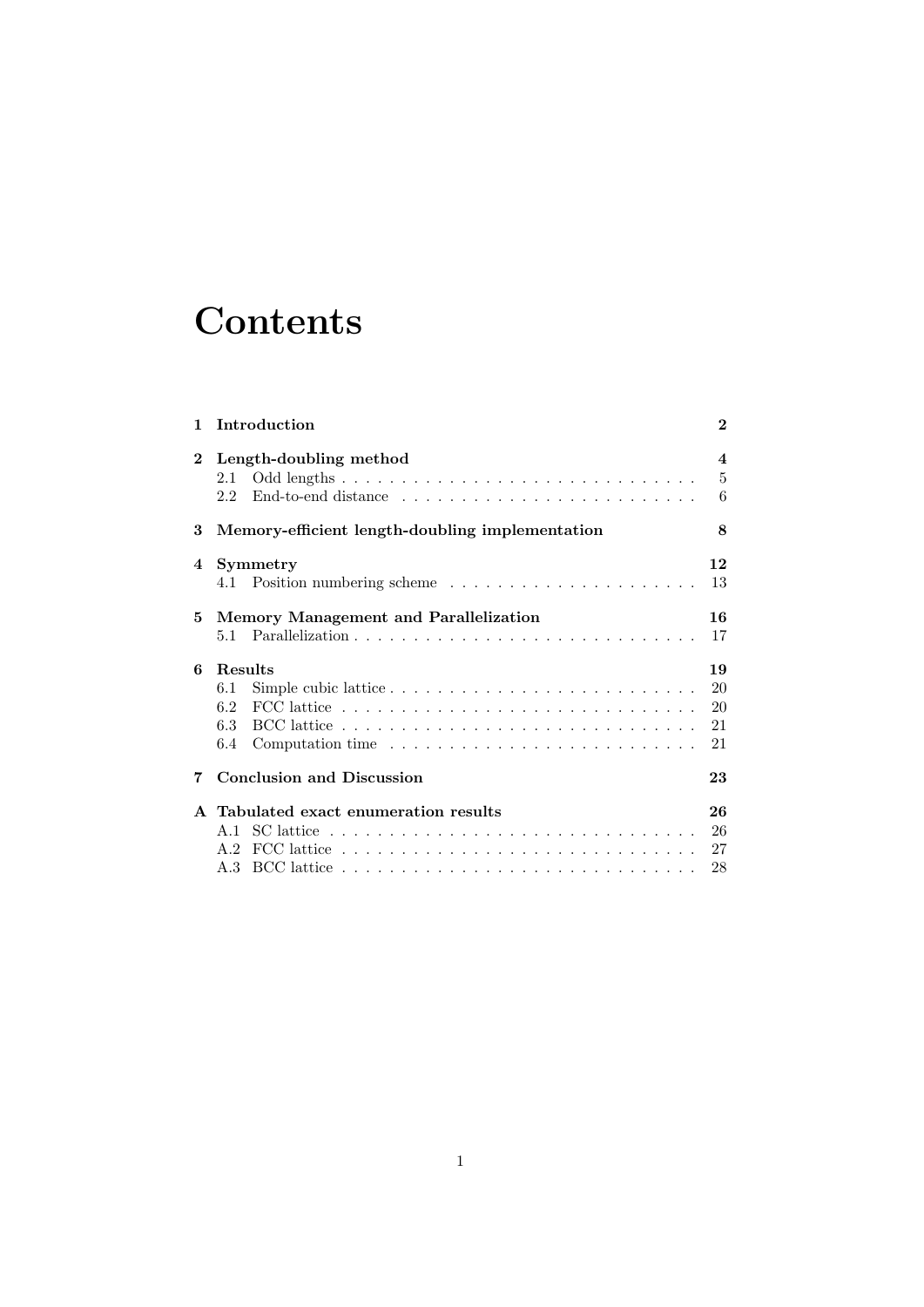## Introduction

A self-avoiding walk (SAW) is a walk on an underlying lattice, that does not intersect itself. An example of a self-avoiding walk of length 12 on a square lattice can be seen in Figure 1.1.

The self-avoiding walk model is a simplified model of a polymer in a good solvent. The following asymptotic scaling relations are believed to hold (strong evidence, yet unproven, see for example [1]):

$$
Z_N \sim \mu^N N^{\gamma_s - 1} \tag{1.1}
$$

and

$$
\langle r_e^2(N) \rangle \sim N^{2\nu},\tag{1.2}
$$

where the partition sum  $Z_N$  is the total number of self-avoiding walks of length N. The parameter  $\langle r_e^2(N) \rangle$  is the mean end-to-end distance of the SAW.

The importance of these relations lies in the fact that the exponents  $\gamma_s$  and  $\nu$  are universal, which means that they do not depend on the microscopic details of the lattice, but they do depend on the dimensionality of the system. SAWs on a square lattice and a triangular lattice are expected to have the



Figure 1.1: An example of a self avoiding walk with a length of 12 steps on a two-dimensional square lattice.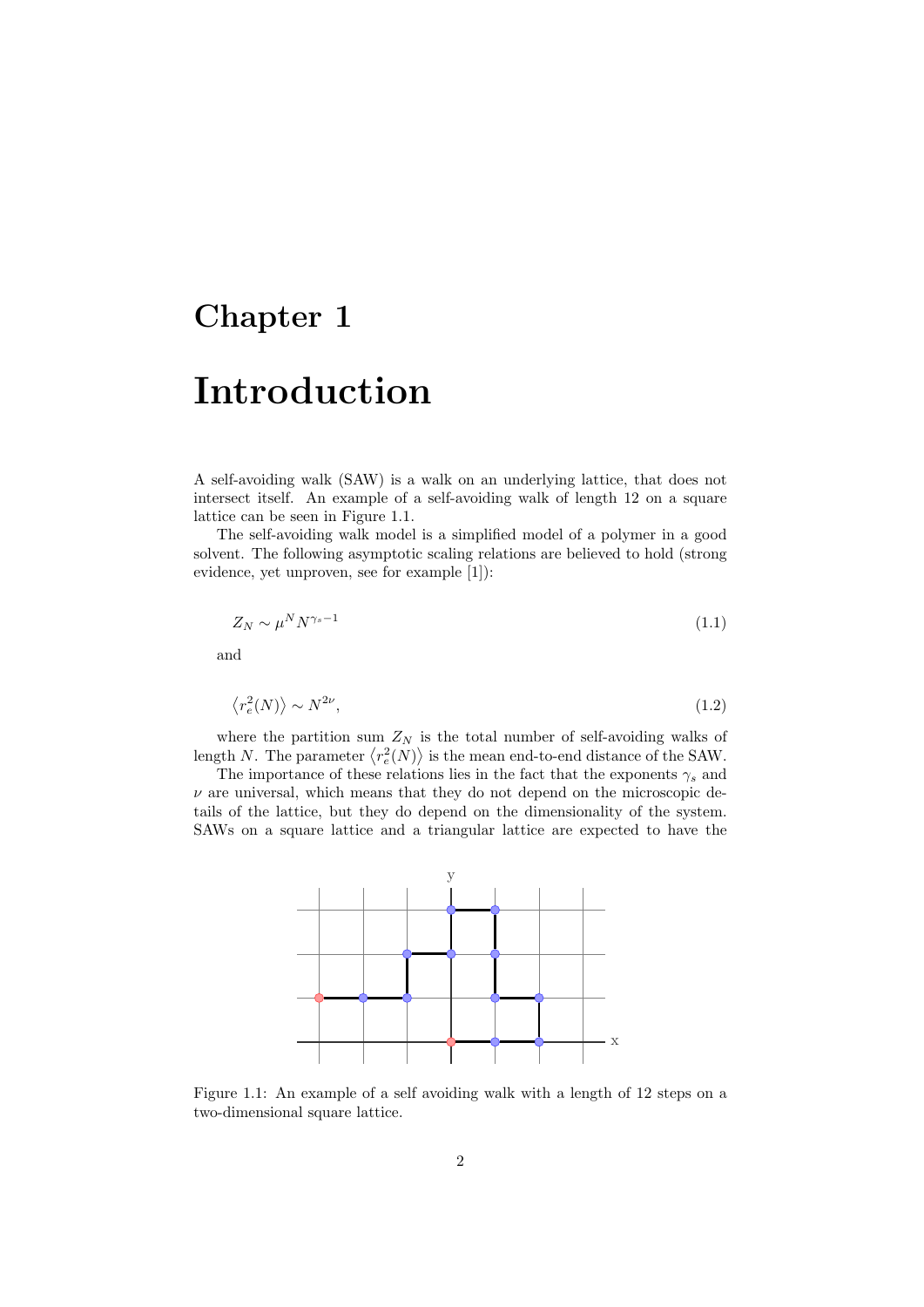same  $\gamma_s$  and  $\nu$ , but for example the fugacity  $\mu$  differs between the two lattices. From the theory of critical phenomena, the exponents  $\nu$  and  $\gamma_s$  have an even more important meaning than what was just described. The SAW model belongs to a universality class of critical systems, that extends beyond polymer physics. Each of these critical systems has a critical point, where the physics is described by power laws. In the SAW case this critical point is the limit  $N \to \infty$ . Another example of a critical system is the Ising model, which is a model for ferro-magnetism. The critical point in the Ising model is given by the critical temperature  $T_c$ . In a ferromagnetic system it is energetically favorable to align the spins on the lattice, which creates blocks of spins that point in the same direction. At the critical temperature, the average diameter of these blocks behaves as  $\xi \sim (T - T_c)^{\nu}$ .

The one-dimensional case of the SAW model is trivial: only two self-avoiding walks exist of any length N. An exact polynomial formula for  $Z_N$  or  $Z_N \cdot \langle r_e^2(N) \rangle$ in two dimensions is not known, but the universal exponents are known to be:  $\gamma_s = \frac{43}{32}$  and  $\nu = \frac{3}{4}$ . In dimensions  $d > 4$  the SAW model behaves classically, with  $\gamma_s^2 = 1$  and  $\nu = 0.5$ . In four dimensions the exponents have the same value, but the relations (1.1) and (1.2) have to be modified by inserting a logarithmic correction. In three dimensions only crude predictions of  $\gamma_s$  and  $\nu$  exist. This is disappointing, because most systems in nature are three-dimensional.

The best estimates in the literature for  $\gamma_s$  and  $\nu$  are found using the SAW model. The best methods for finding these exponents can be divided into two classes: Monte Carlo methods and exact enumeration. The main advantage of Monte Carlo methods is that they can be used to simulate large  $(N > 10^6)$ SAWs. The finite-size effects are relatively small at these lengths, but random sampling induces a random error. On the other hand, exact enumeration calculates  $Z_N$  and  $\langle r_e^2(N) \rangle$  exactly, but can only do so for small N. This thesis will reveal the details of the fastest algorithm to date [2], called length-doubling. The term "exact enumeration" is slightly deceptive in this context, because already Clisby et al. (2007) [4] showed that it is unnecessary to enumerate all SAWs of length N to obtain  $Z_N$ . In fact, their two-step algorithm is exponentially faster than complete enumeration of SAWs.

In the remaining chapters we will assume, for brevity, that for complexity estimates  $Z_N \sim \mu^N$ . Then any complete exact enumeration method that counts all SAWs separately, has a complexity of  $O(\mu^N) \approx O(4.684^N)$  on the cubic lattice. Clisby et al. reported that their algorithm scales as  $\approx O(4.0^N)$ , but with a very small constant prefactor. The length-doubling algorithm has a complexity that is again exponentially faster than that, with a complexity of  $O(\sqrt{2\mu}^N) \approx O(3.06^N).$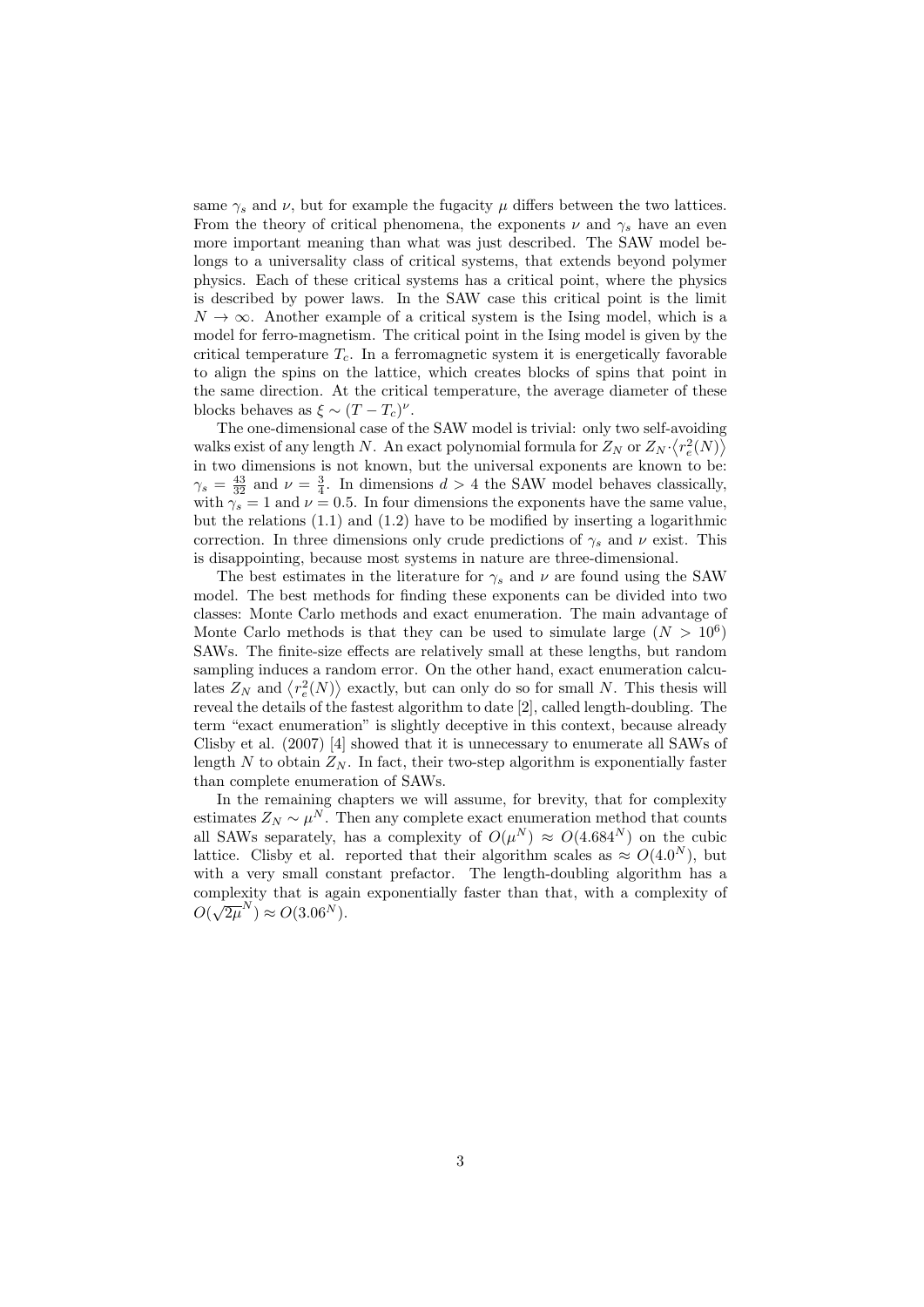## Length-doubling method

Define  $S_N$  as the set of self-avoiding walks of length N. All self-avoiding walks of length  $2N$  can be created by connecting two SAWs of length  $N$ . In our notation we have  $S_{2N} \subset S_N \times S_N$ . However, the connection of two SAWs of length  $N$  does not always yield a SAW of length  $2N$ . We will see how it is possible to efficiently count the number of non-self-avoiding walks of length 2N, that are created by pairwise connection of SAWs of length  $N$ . To start, we now introduce the following (temporarily used) sets  $A_i$ :

**Definition 1.**  $A_i = \{w \in S_N \times S_N : w \text{ visits position } i \text{ twice}\}\$ 

Since any self-avoiding walk of length  $2N$  does not visit any position twice, we have that  $w \in \mathcal{S}_{2N} \Leftrightarrow w \notin A_i \ \forall i$ . Thus, we can find  $|\mathcal{S}_{2N}|$  by:

$$
Z_{2N} = |\mathcal{S}_{2N}| = |\mathcal{S}_N \times \mathcal{S}_N| - |\bigcup_i A_i|.
$$
\n(2.1)

It is easy to compute  $|\mathcal{S}_N \times \mathcal{S}_N|$ , because it is just  $Z_N^2$ , which can be found with a simple exact enumeration algorithm in  $O(\mu^N)$  time. The second term in equation (2.1) might seem hard to calculate, but we can use the following result from the field of combinatorial mathematics:

$$
|\bigcup_{i=1}^{n} A_i| = \sum_{i} |A_i| - \sum_{i < j} |A_i \cap A_j| + \dots + (-1)^{n+1} |\bigcap_{i=1}^{n} A_i|. \tag{2.2}
$$

This equation is known as the inclusion-exclusion principle. It is possible to compute  $|\bigcap A_i|$  for a set of positions I, from the enumeration of SAWs of length N. To see this we define the collision count  $c_I$  as:

**Definition 2.**  $c_I = |\{w \in S_N : w \text{ visits all positions } i \in I\}|$ 

By pairwise connecting all self-avoiding walks of length  $N$  that go through some set of positions  $I$ , we find:

$$
\left|\bigcap_{i\in I} A_i\right| = c_I^2. \tag{2.3}
$$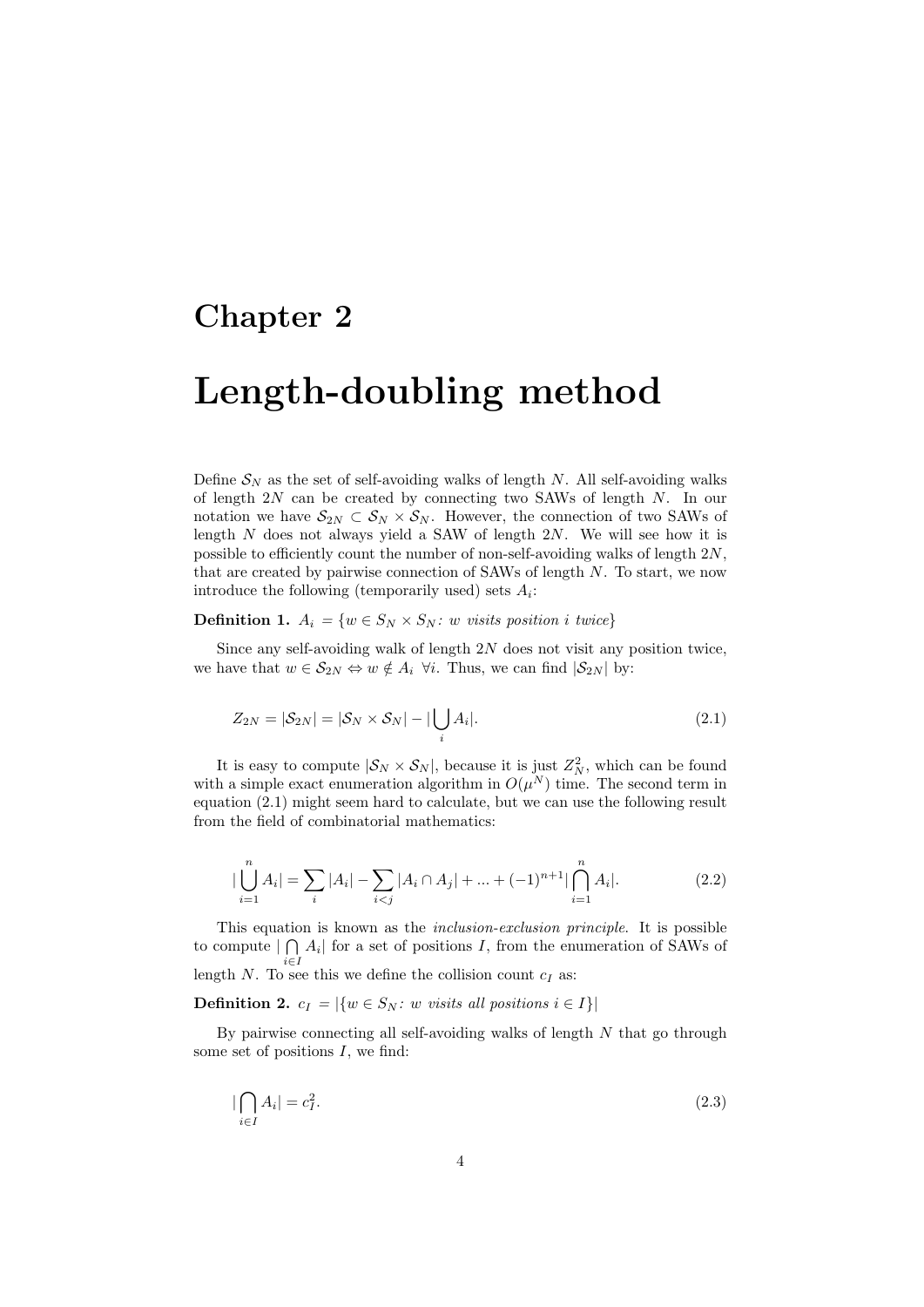Set  $c_{\emptyset}$  to  $|\mathcal{S}_N|$ , then combine equations (2.1), (2.2) and (2.3) to obtain the following concise equation:

$$
|S_{2N}| = \sum_{I \in \mathcal{I}} (-1)^{|I|} c_I^2,
$$
\n(2.4)

where  $\mathcal I$  is the set of all subsets of lattice points. Thus the problem is reduced to computing all  $c_I$  and summing their squares. Consider the following algorithm: For every walk  $w \in S_N$  we increase the collision count  $c_I$  for all  $I \in \mathcal{P}(w)$ , where  $\mathcal{P}(w)$  is the power set of the set of positions that w visits. Since  $|\mathcal{P}(w)| = 2^N$ , the total amount of work is only  $O((2\mu)^N)$ . This result is shown in algorithm 1.

#### Algorithm 1 Length-doubling

1: Input: Length  $N$ 2: Output:  $Z_{2N}$ 3:  $c := 0$ 4:  $Z_{2N} := 0$ 5: for all  $w \in S_N$  do 6: for all  $I \in \mathcal{P}(w)$  do 7:  $c_I := c_I + 1$ 8: end for 9: end for 10: for all  $c_I: c_I > 0$  do 11:  $Z_{2N} := Z_{2N} + (-1)^{|I|} c_I^2$ 12: end for

This algorithm already has the time complexity that was claimed in the introduction, but the algorithm has a major problem: the amount of memory used by the program is very large. The memory is used to store all collision counts  $c_I$ . It follows that the amount of memory we use is  $k|\mathcal{I}| = O((2\mu)^N)$ , for some constant  $k$ . After implementing the algorithm we empirically found that this upper bound is not tight:  $|\mathcal{I}| \sim (1.6\mu)^N$ . Still, the amount of memory is prohibitive and we were forced to find a solution. The solution is an algorithm that is more memory efficient, and is explained in the next chapter.

#### 2.1 Odd lengths

At first glance, it might seem like the length-doubling algorithm is only able to compute  $Z_M$  for even M. Fortunately, for odd M the partition sum  $Z_M$  can be found by connecting two SAWs of length  $Z_N$  and  $Z_{N+1}$ , with  $M = 2N+1$ . The algorithm described above for odd  $M$  works analogously to the one for even  $N$ , but we need to store the collision counts for both  $c_I(N)$  and  $c_I(N + 1)$ . Then the partition sum  $Z_{2N+1}$  is given by:

$$
|S_{2N+1}| = \sum_{I \in \mathcal{I}} (-1)^{|I|} c_I(N) c_I(N+1).
$$
 (2.5)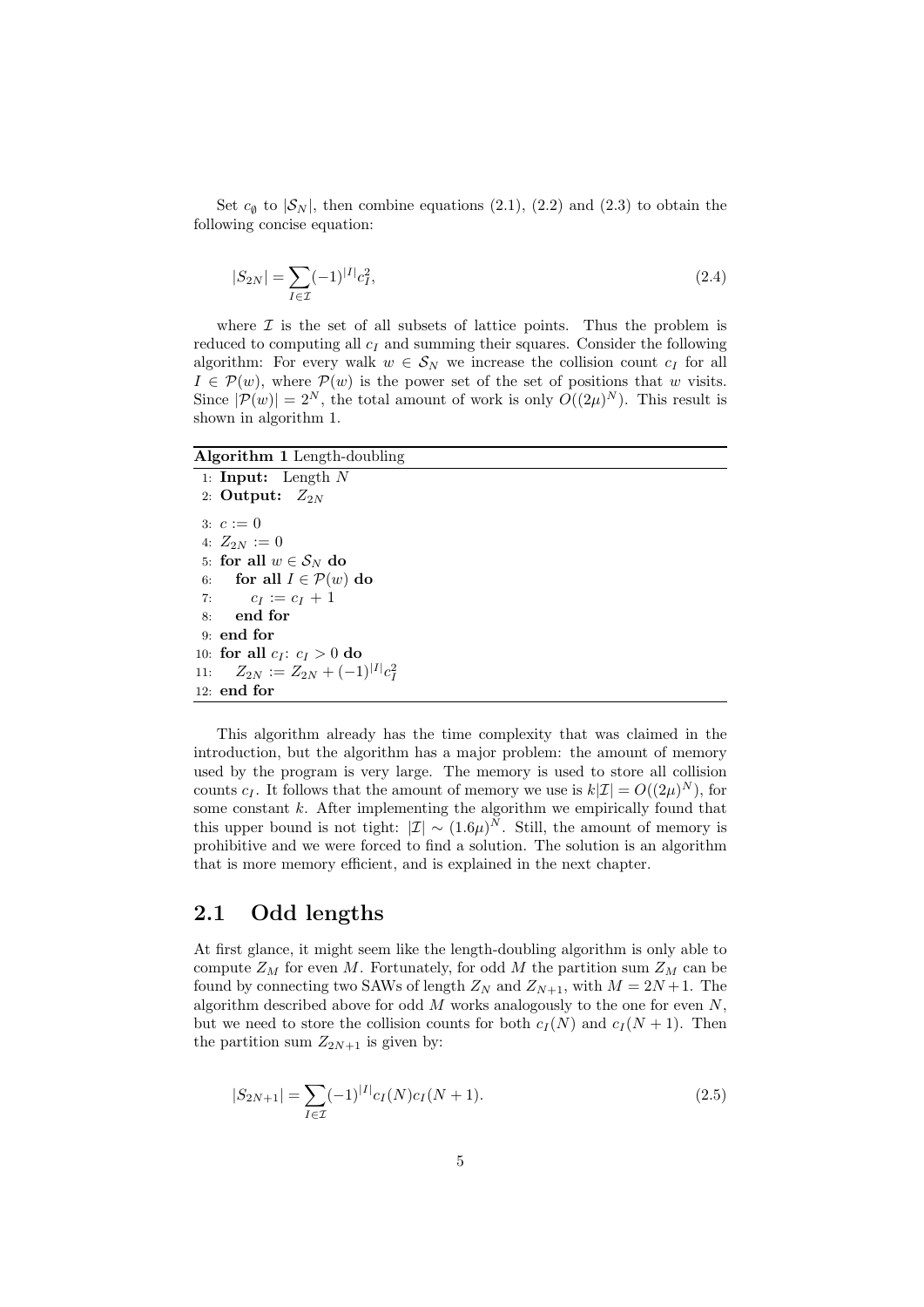One might wonder if it could be more time efficient to connect two SAWs of unequal length. The position sets  $I \in \mathcal{I}$  that have a non-zero contribution to the sum are those that occur in the set of the smallest SAWs  $S_N$ . An algorithm based on the length-doubling algorithm has to enumerate the longest SAW of length  $N + c$  (in  $O(\mu^{N+c})$  time), and also has a step that sums the squares of the collision counts  $c_I$  (in  $O(|\mathcal{I}(N)| \approx (1.6\mu)^N$  time). Thus, it is not inconceivable that there exists an algorithm based on length-doubling that runs in  $O(\mu^{N+c} + |\mathcal{I}(N)|)$  time. Then it would be beneficial to connect two SAWs of unequal length. Unfortunately, in algorithm 1 the computation is dominated by line 7, which is independent of the number of position sets  $|\mathcal{I}|$ . The improved length-doubling, described in chapter 3, has a more complicated analysis regarding the complexity of the algorithm, and will be discussed there.

In the next chapters the algorithms will be given for even lengths  $M$ , but the algorithms presented there can be modified to compute  $Z_N$  and  $R_N$  for odd length. To compute  $Z_{2N+1}$ , algorithm 1 is modified such that both  $c_I(N)$  and  $c_I(N+1)$  are stored. This requires asymptotically roughly the same number of operations as the computation of  $Z_{2N+2}$ , because we can only skip storage of  $c_I (N + 1)$  with  $|I| = N + 1$ , which is only one of the  $2^{N+1}$  subsets I. Since it is necessary to store both  $c_I(N)$  and  $c_I(N+1)$ , computation of  $Z_{2N+1}$  requires at most twice as much memory as computation of  $Z_{2N+2}$ .

#### 2.2 End-to-end distance

As already noted in the introduction, another important parameter of the model, besides the partition sum is the mean end-to-end distance. In the context of exact enumeration it makes more sense to compute the summed end-to-end distance  $R_N$ , because we obtain these integer numbers exactly. The lengthdoubling algorithm also lends itself to this purpose with a small associated extra cost.

Instead of taking the cardinalities of the sets in equations  $(2.1)$  and  $(2.2)$ , we take the weighted sum. The weight of each connected self-avoiding walk  $w$ of length N is given by its end-to-end distance  $\nabla(w)$ . The inclusion-exclusion principle still works and produces the sum of the squared end-to-end distances. Equation (2.1) becomes:

$$
R_N = |\mathcal{S}_N|_{\nabla} = |\mathcal{S}_{N/2} \times \mathcal{S}_{N/2}|_{\nabla} - |\bigcup_i A_i|_{\nabla}.
$$
\n(2.6)

Here,  $|\cdot|_{\nabla}$  is the weighted sum of a set. Thus, the question remains how  $\mid \bigcap$  $\bigcap_{i\in I} A_i|_{\nabla}$  can be counted, without generating all SAWs of length 2N. Analogously to the collision count, we define the squared end-to-end distance count  $r<sub>I</sub>$ :

$$
r_I = |\bigcap_{i \in I} A_i|_{\nabla}.\tag{2.7}
$$

Let  $K$  denote the list of end positions of the SAWs of length  $N$  that generate the set  $\bigcap A_i$ , when these SAWs are pairwise connected. In three dimensions the end-to-end distance can then be found by:<br>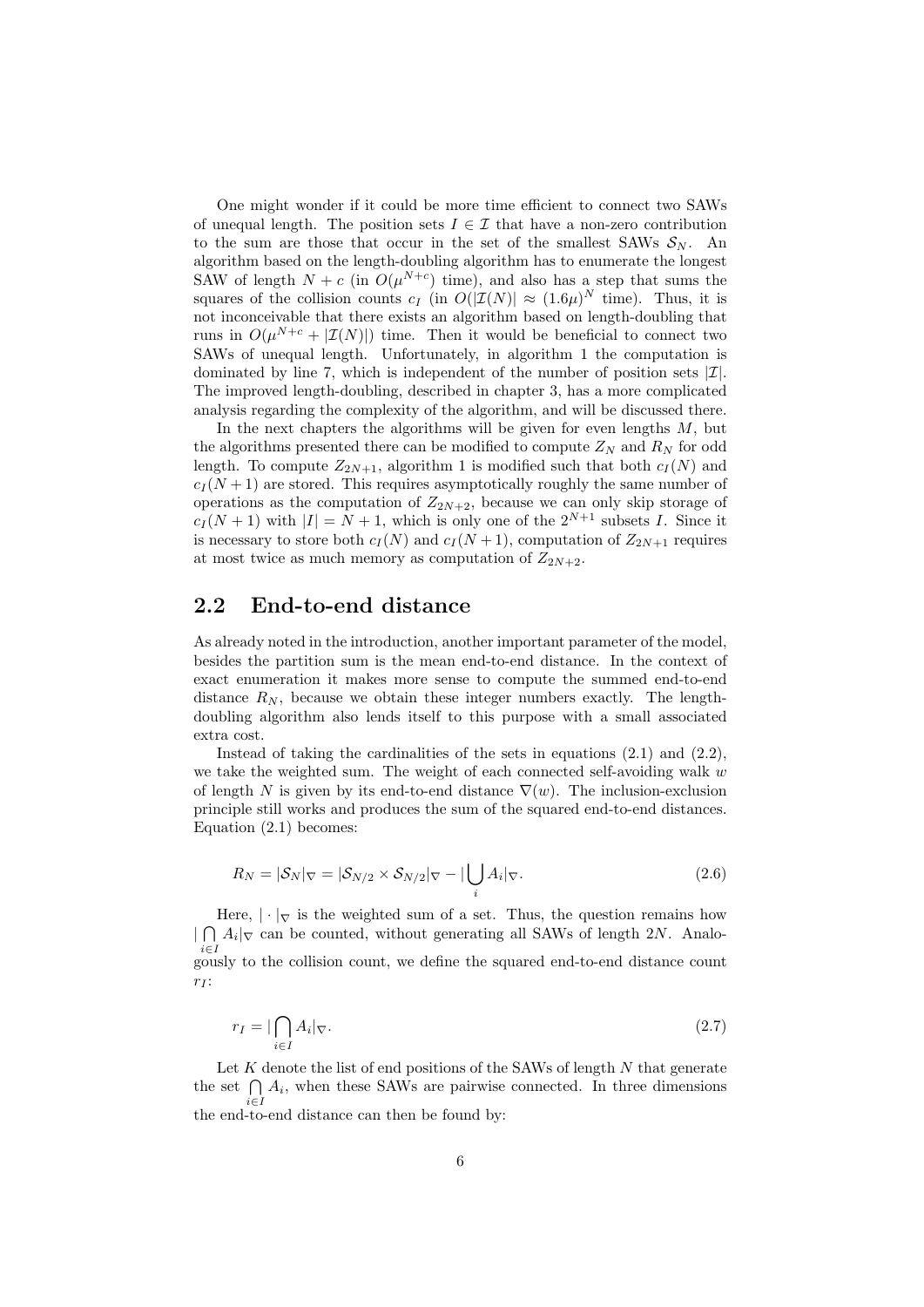$$
r_I = \sum_{i,j \in K} (x_i - x_j)^2 + \sum_{i,j \in K} (y_i - y_j)^2 + \sum_{i,j \in K} (z_i - z_j)^2,
$$
\n(2.8)

where  $x_i$ ,  $y_i$  and  $z_i$  are respectively the x, y and z coordinates of the position i. Writing out equation  $(2.8)$  we obtain:

$$
r_I = 2c_I \sum_{i \in K} (x_i^2 + y_i^2 + z_i^2) - 2(\sum_{i \in K} x_i)^2 - 2(\sum_{i \in K} y_i)^2 - 2(\sum_{i \in K} z_i)^2.
$$
 (2.9)

Thus, for each walk  $w \in S_N$  we not only need to update  $c_I$ , but also the sum of the squared end-to-end distances  $r^2$  and the sum of the coordinates x, y and z. Obviously, this argument can be extended to any dimension. In practice this modified algorithm is slower by a factor of about 2, compared to the one as stated in Algorithm 1. Because the algorithm is exponential in  $N$ , a factor of two reduces the maximum length that can be obtained for the cubic lattice by only 0.6 steps.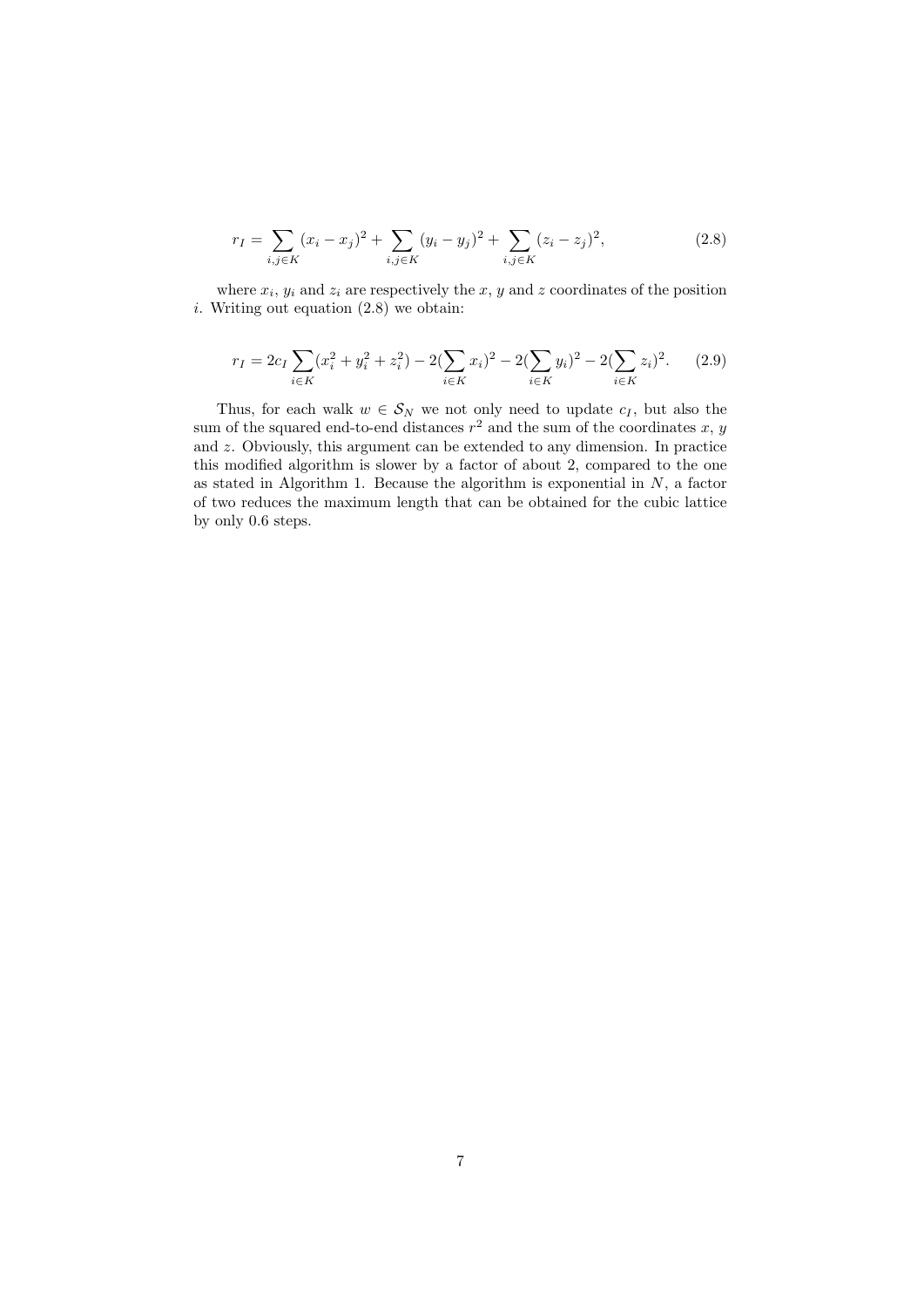# Memory-efficient length-doubling implementation

The improvements described in this chapter concentrate on the memory requirements of the length-doubling algorithm. As noted in the previous chapter, it is not viable to store all collision counts  $c_I$  in memory. In this chapter we will show that these counters can be found without storing all collision counts simultaneously, but instead we store all self-avoiding walks of length N. All SAWs  $S_N$ can be stored in  $N\mu^N$  memory blocks. The old algorithm that was described in chapter 2 uses  $|\mathcal{I}| \sim (1.6\mu)^N$  memory blocks. Thus, we gain an exponential factor of  $1.6^N/N$  in space complexity, compared to the old method.

In the improved length-doubling algorithm it is crucial how the SAWs are stored. Each SAW  $w \in S_N$  is represented by a sorted list of positions  $p_1$  <  $p_2 < \ldots < p_N$ . Since the length-doubling algorithm does not depend on the order in which the lattice points are visited, we can assign any position number to any lattice point. The data structure that stores the set SAWs  $\mathcal{S}_N$  is a tree  $T(\emptyset) = (V, E)$ , that has a root node  $v_0$ . Then a SAW w is a represented by a path from the root node of length  $N$ . If two paths start with the same sublist of positions then the paths are combined, and for the vertices in that sublist we increase the  $\lambda$  counter that denotes the number of SAWs that correspond to that particular vertex. It is not possible to combine two paths that have a sublist in common, but have different paths up to that sublist, because then the tree  $T(\emptyset)$  would not uniquely represent the set of SAWs  $S_N$ . An example of the tree  $T(\emptyset)$  is given in Figure 3.1.

By construction (the SAWs are sorted), the lattice point with the highest position number  $p_h$  in the tree is now guaranteed to be in the leaves of  $T(\emptyset)$ : any path that contains  $p_h$  will end in  $p_h$ . The leaves are stored in the data structure  $L(\emptyset)$ . Any leaf v in this data structure is linked to its corresponding vertex in the tree  $T(\emptyset)$ . The collision count  $c_{p_h}$  can be found by summing all  $\lambda_{p_h}$ counts in the leaves that correspond to the lattice point  $p_h$ . The data structure  $L(\emptyset)$  groups the leaves by their position  $p_h$ . The number of lattice points is bounded by  $O(N^d)$ , where d is the dimension of the system. In contrast, the number of leaves is exponential in N and scales as  $O(\mu^N)$ . This means that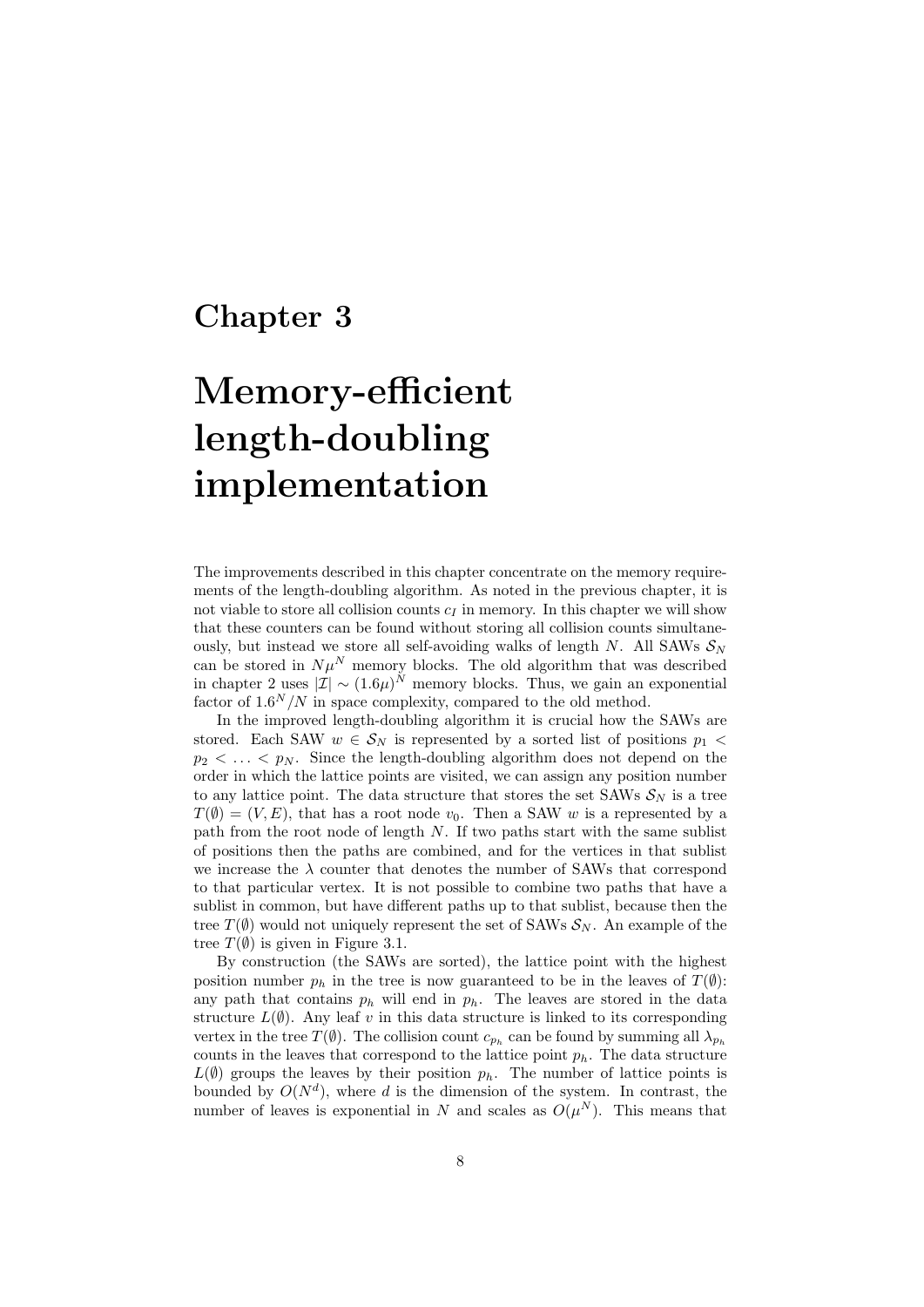

Figure 3.1: This figure shows how the SAWs are stored in memory in the improved length-doubling algorithm. It is an example of a possible initial tree of SAWs of length 2. The values of  $p$  are the positions that represent a node. The value  $\lambda$  denotes the number of times a node in the tree is used by the set of SAWs of length 2.

the number of leaves per position is exponential in  $N$ . The group of leaves that correspond to  $p_h$  is found in a time proportional to the number of used lattice points, which means that asymptotically the fraction of time spent on the search for the highest  $p_h$  tends to zero as N grows to infinity, i.e. it is negligible.

To proceed to the next-highest lattice point  $p_{h'}$ , the leaves corresponding to the position  $p_h$  are removed from the tree  $T(\emptyset)$  and the data structure of the leaves  $L(\emptyset)$  is updated accordingly. The tree  $T(\emptyset)$  is now in an equivalent state from which we can find  $p_{h'}$ . Thus, the collision count  $c_{\{p_{h'}\}}$  can be found in the same way as  $c_{\{p_h\}}$  was found. We call this update of the leaves  $L(\emptyset)$  and  $T(\emptyset)$ the "*proceed*" step. By induction, all  $c_{\{p\}}$  are found by applying this *proceed* step, until only the root vertex is left in the tree (the  $\lambda$  count of this node is equal to  $c_{\emptyset}$ ).

This leaves us with the question how to find all collision counts of the form  $c_I$ . We will achieve this by introducing an "extend" step that allows us to compute  $c_{I\cup\{e\}}$  after the computation of  $c_I$ , where e is the lattice point that extends the subset I of lattice points. The extension  $e$  is strictly smaller than all lattice points in I. Remembering that the SAWs in  $T(\emptyset)$  are sorted low to high, we see that the extension e is a vertex higher up in the tree  $T(\emptyset)$ . All collision counts can be found by a unique series of extend and proceed steps.

To explain the *extend* step, we introduce the tree  $T(I)$ , in which all selfavoiding walks are represented that go through all lattice points in the set I. For the collision count of any extension (and subsequent extensions), the path that the SAW takes in  $T(\emptyset)$  is irrelevant below the vertex that corresponds to the extension e. Thus, we define the tree  $T(I)$  as the tree of all self-avoiding walks that go through the subset  $I$ , but with these partial paths removed, i.e. all vertices v are removed that satisfy  $\exists i \in I : i \leq v$ . The  $\lambda$  count of the root vertex  $v_0$  of  $T(I)$  is now the same as the collision count  $c_I$ . If it is possible to efficiently find  $T(I \cup \{e\})$  from the tree  $T(I)$  for all extensions e, then by induction, we can efficiently find all collision counts  $c_I$ .

Assume that we have found  $T(I)$  for some I, then the subset I is first extended by the highest position  $\{p_h\}$  (which is lower than all elements in I) in the tree  $T(I)$ , in the same way as we found the collision count  $c_{\{p_h\}}$  in the previous paragraphs. The SAWs that contribute to the  $\lambda$  count of some vertex with position  $p_h$  in the leaves  $L(I)$  are exactly those that contribute to the tree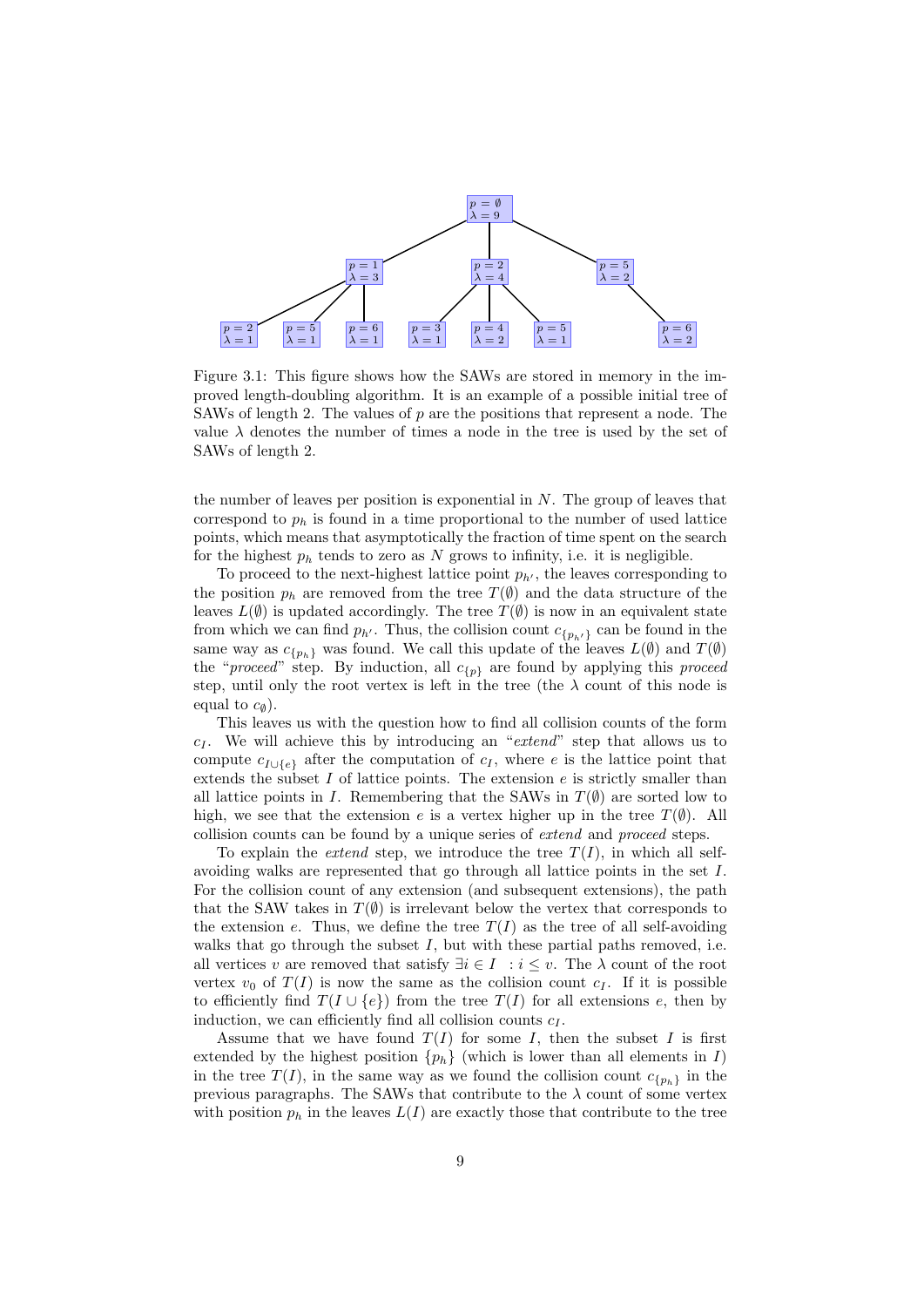$T(I \cup \{p_h\})$ . Thus, the leaf data structure  $L(I \cup \{p_h\})$  consists of the parent vertices of all leaves in  $L(I)$  with position  $p_h$ . If two or more leaves have the same parents, then after a series of *proceed* steps, their  $\lambda$  counts will be added to form the  $\lambda$  of the parent. Then after all collision counts  $c_{I\cup J}$  are found, with all elements in  $J$  smaller than every element in  $I$ , the proceed step described earlier is used to obtain the configuration of  $T(I)$  and  $L(I)$  that has  $p_{h'}$  as its highest lattice point.

In both the *proceed* and the *extend* steps, only the parents of some vertices in the leaf data structure  $L(I)$  are needed to compute  $L(I \cup p_h)$  from  $L(I)$ . The parent of a vertex in  $T(I)$  is equal to the parent of the same vertex in the original tree  $T(\emptyset)$ . Thus, the tree  $T(I)$  is entirely determined by leaf data structure  $L(I)$ and the structure of the original tree  $T(\emptyset)$ . The proceed and extend steps can be computed with the  $\lambda$  values of the leaf data structures. Thus, in the algorithm it is unnecessary to actually store  $T(I)$ . The total memory requirements are then the amount of memory it costs to store  $T(\emptyset)$  (which is  $O(N\mu^N)$ ), and all leaf data structures that need to be stored simultaneously. If a subset  $I$  is extended by the afore mentioned procedure, then we need to keep the leaf data structure  $L(I)$  in memory until we have backtracked from the extension. Each vertex in the basic tree  $T(\emptyset)$  is at most stored once in a leaf data structure currently in memory: if vertex v is in the leaves of  $T(I)$  for some subset I, then it cannot be in any tree  $T(I \cup J)$  by construction of  $T(I \cup J)$ . Thus, the leaf data structures also use  $O(N\mu^N)$  memory (and likely much less).

#### Algorithm 2 Improved Length-doubling

1: **Input:** Length N, tree  $T(J)$ 2: Output:  $Z_{2N}(J)$ 3: Recursive procedure: **ImprovedLD** $(N, T(J), J)$ 4:  $Z_{2N}(J) := 0$ 5: while  $T(J)$  has  $> 1$  vertex do 6:  $p_h :=$  highest label in  $T(J)$ 7:  $I := J \cup \{p_h\}$ 8:  $c_I := 0$ 9: for all leaves  $v \in T(J)$ :  $p(v) = p_h$  do 10:  $c_I := c_I + \lambda(v)$ 11: end for 12:  $Z_{2N}(J) := Z_{2N}(J) + c_I^2 - \text{ImprovedLD}(N, T(I), I)$ 13: Remove vertices  $v \in T(J)$  with  $p(v) = p_h$ 14: end while

The recursive algorithm is given in algorithm 2. Given the tree  $T(\emptyset)$ ,  $Z_N$  is obtained by computing:  $Z_{2N} = Z_N^2 - \text{ImprovedLD}(N, T(\emptyset), \emptyset)$ .

The cost of the improved length-doubling algorithm is no more than that of the original length-doubling algorithm, ignoring some constant factor, which can be seen as follows. The computational cost of an efficient implementation of Algorithm 2 is dominated by a constant times the operation on line 10. Thus the work ratio between the original and improved length-doubling algorithm is a constant times the average  $\lambda$  count over all trees  $\langle \lambda(v) \rangle$ . It is hard to estimate  $\langle \lambda(v) \rangle$ , not in the least because it depends on the numbering of the positions.

A smart position numbering scheme reduces the number of vertices in the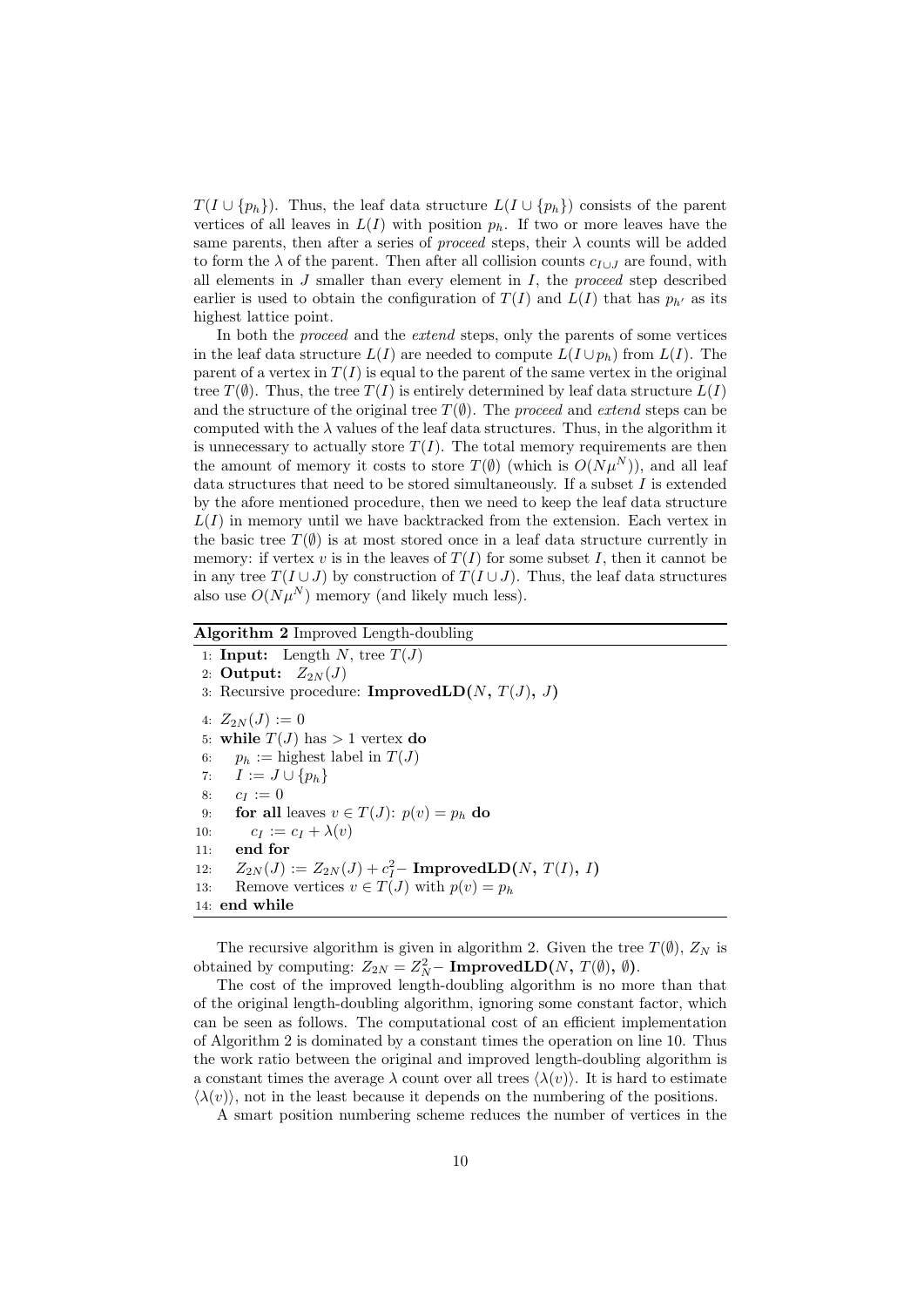trees  $T(I)$ , because this increases the average  $\lambda$  count. On the cubic lattice, we found empirically that an ordering of lattice points by the Euclidean distance to the origin performed very well:  $p_1 < p_2$  if  $||p_1 - O|| < ||p_2 - O||$ , with O the origin and  $\|\cdot\|$  the Euclidean norm. We can intuitively see why this scheme is efficient by looking at the top of the tree: the first level of the tree only consist of the 6 neighbouring points of the origin. Since we do not have control of the number of leaves, the best position numbering scheme produces the narrowest tree.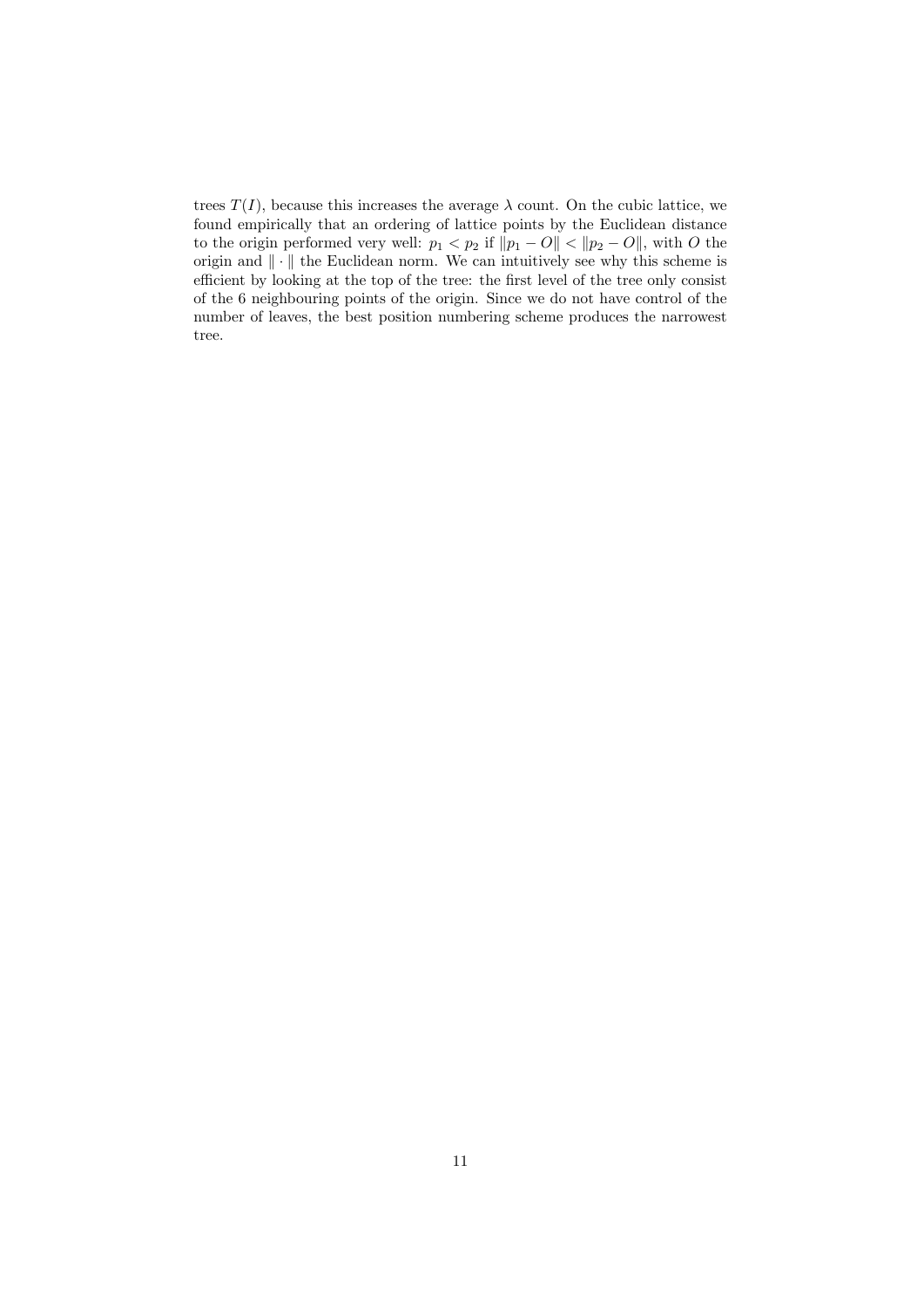## Symmetry

It is necessary to exploit the symmetry of the cubic lattice, to create a competitive algorithm. The cubic lattice has 48 isometries, which can be obtained by a combination of reflections in the x, y and z-planes and the planes  $x = y$ ,  $y = z$  and  $x = z$ . Let  $\Phi = {\phi_i, 1 \le i \le 48}$  be the set of isometries of the cubic lattice. For each set of positions I there are 48 isometries  $\phi_i$  and corresponding sets of positions  $J_i$ , such that  $\phi_i(J_i) = I$ . Because all  $J_i$  are isometric to each other we have that  $c_{J_i} = c_{J_j}$ , for all i and j. Thus, it is only necessary to compute the collision count for one of the  $J_i$ , which we will set to  $J_1$ . This result is then multiplied by the number of distinct sets of positions in  $\{J_i, 1 \leq i \leq 48\}$ , called the multiplicity  $m<sub>I</sub>$  of the set.

Apart from enumerating all sets  $J_i$  and counting the number of distinct sets, it is also possible to find the multiplicity by counting the number of isometries that map the set  $J_0$  onto itself. The multiplicity is then 48 divided by this number. This can be deduced from group theory, but can also be shown with symmetry arguments. By symmetry, each set  $J_i$  must have the same number of isometries that map the set onto itself. Thus, the total number of distinct sets must be the number of isometries of the lattice (48) divided by the number of isometries that map  $J_i$  onto itself.

The length-doubling equation (2.4) then becomes:

$$
|S_{2N}| = \sum_{I \in \mathcal{I}} (-1)^{|I|} m_I c_I^2,
$$
\n(4.1)

where  $\mathcal I$  is a subset of the set of lattice point subsets  $\mathcal I$  in the old equation  $(2.4)$ . The new index set  $\mathcal I$  is essentially the old one, but it contains only one subset I of lattice points in  $\{J_i, 1 \leq i \leq 48\}$  that are equal to I after applying an isometry  $\phi_i$ . Thus, we need to create a "ranking" that unambiguously determines which of the subsets  $J_i$  is included in  $\mathcal{I}$ . The solution that is used here is a ranking by lexicography. We define the lexicographic comparison between two sublists  $I$  and  $J$  (with defined order) similarly to [7]:

**Definition 1.** A sublist  $I \in \mathbb{Z}^N$  is said to be lexicographically larger (or **smaller**) than another sublist  $J \in \mathbb{Z}^N$  if  $I \neq J$  and the first nonzero component of  $I - J$  is positive (or negative, respectively). Symbolically we write  $I > L J$  or  $I \lt^L J$ .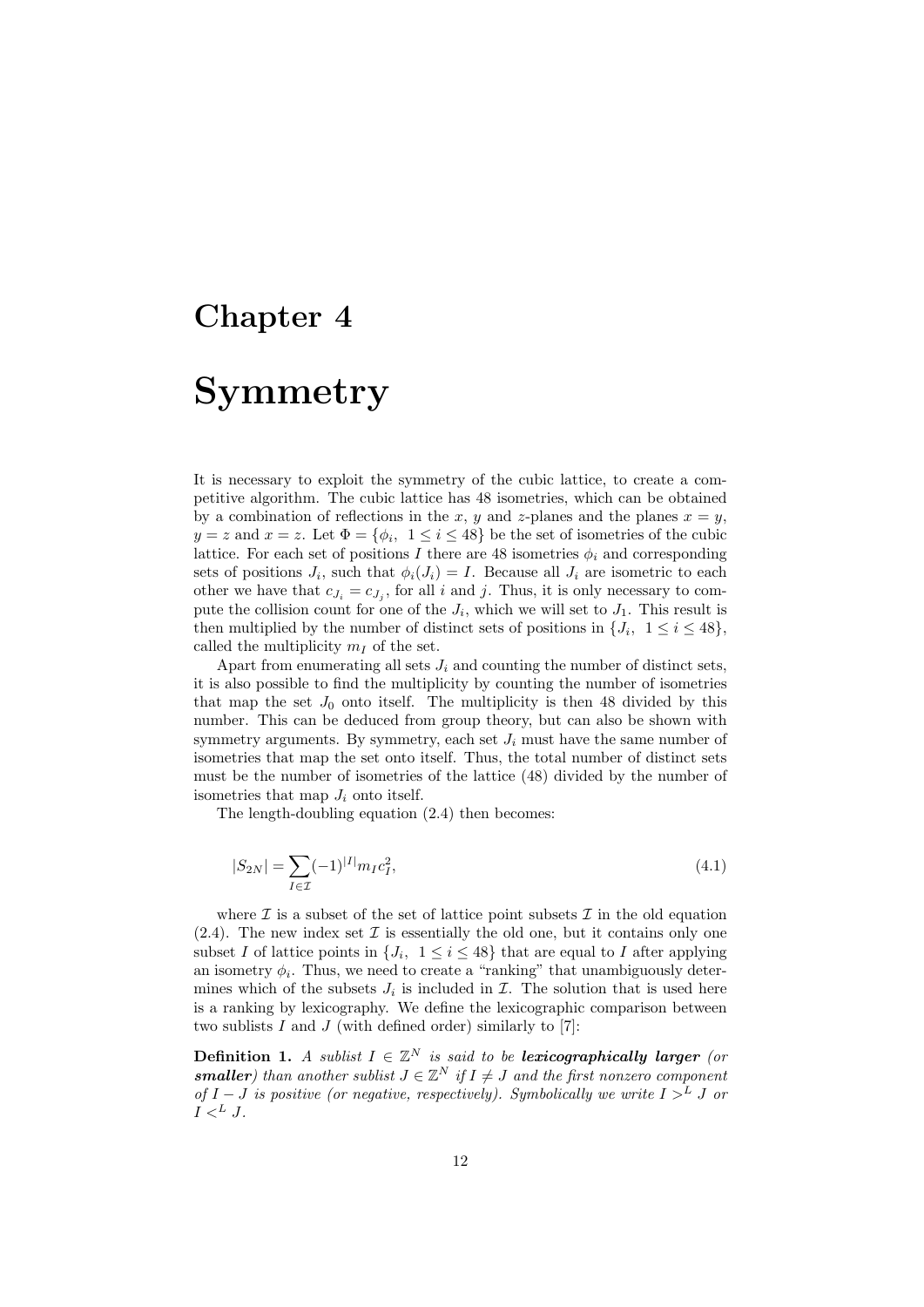Notice that there is a difference between the subset  $I$  and the sublist  $I$ : the subset  $I$  does not have a specified ordering, while the sublist  $I$  does. Because the subset I in the algorithm grows by a sequence of *extend* steps, it is natural to identify it with the sublist  $I$  that is sorted high to low. Using this definition,  $I$  can now be defined as the set of the sublists of the lattice points that satisfy the condition:  $I \geq^L \phi_i(I)$   $\forall i$ . The lexicographic comparison depends on the position numbering. Ideally, we want a position numbering scheme that ensures the following condition:

$$
\exists i \ I \langle \n\begin{array}{c} L \ \phi_i(I) \Rightarrow \exists i \ I \cup \{e\} \langle \n\begin{array}{c} L \ \phi_i(I \cup \{e\}). \end{array} \n\end{array} \n\tag{4.2}
$$

If this condition holds, it means that any extension of a not lexicographically largest subset cannot be extended to a lexicographically largest subset. If this condition is satisfied, then it is allowed to immediately backtrack after it has been found that  $I$  is not the lexicographically largest subset. It turns out that every position numbering scheme satisfies condition (4.2), as explained in the next section.

#### 4.1 Position numbering scheme

**Theorem 1.** Let  $I = p_1p_2 \ldots p_n$  be a sublist of positions  $p_k$  on the lattice, with  $p_k > p_{k+1}$  for all  $1 \leq k < n$ . Let position e be an extension to I, with  $p_n > e$ . Then the condition  $(4.2)$  holds:

If the sublist I is not the lexicographically largest subset, i.e.  $\exists i \, I \leq^L \phi_i(I)$ , then the extended subset  $I \cup \{e\}$  is not the lexicographically largest either: I ∪  ${e} <sup>L</sup> \phi_i(I \cup {e}).$ 

*Proof.* Given the definition of I in the theorem, let  $I' = \phi_i(I)$  be a sublist that is lexicographically larger than  $I: I' = p'_1 p'_2 \dots p'_n$ . Extend the sublist I with the position  $e$  and "extend" the sublist  $I'$  by the equivalent position  $e' = \phi_i(e)$ . The "extension" of I' is not a true extension as defined in the previous chapter, because  $e'$  is allowed to be larger than lattice points in  $I'$ . Application of isometry  $\phi_i$  on  $I \cup \{e\}$  yields the sorted sublist  $\phi_i(I \cup \{e\}) =$  $p'_1p'_2 \ldots p'_ke'p'_{k+1} \ldots p'_n \geq^L I'e'.$  This follows from the observation that given the set of lists L that consist of the subset of lattice points J, the list  $l \in \mathcal{L}$ that is sorted high to low is the lexicographically largest. By assumption, we have that  $I \langle L \mid I' \rangle$ , which implies that  $Ie \langle L \mid I'e'$ . This in combination with the observation made earlier yields the desired result:  $I \cup \{e\} <sup>L</sup> \phi_i(I \cup \{e\}).$  $\Box$ 

Thus, any position numbering scheme can be used to gain efficiency by only counting  $c_I$  with I the lexicographically largest subsets. However, for an arbitrary position numbering scheme it is necessary to check if the current list of positions is the lexicographically largest after every extension. We will now propose a position numbering scheme that reduces the number of checks and also reduces the computational burden of the check itself.

The key of the proposed position numbering scheme is that the number consists of two parts:  $p = (q, s)$ , with q the part of the position that is invariant under symmetry operations. The symmetry part  $s$  is a number between 1 and 48 and denotes which position p corresponds to, out of the 48 positions given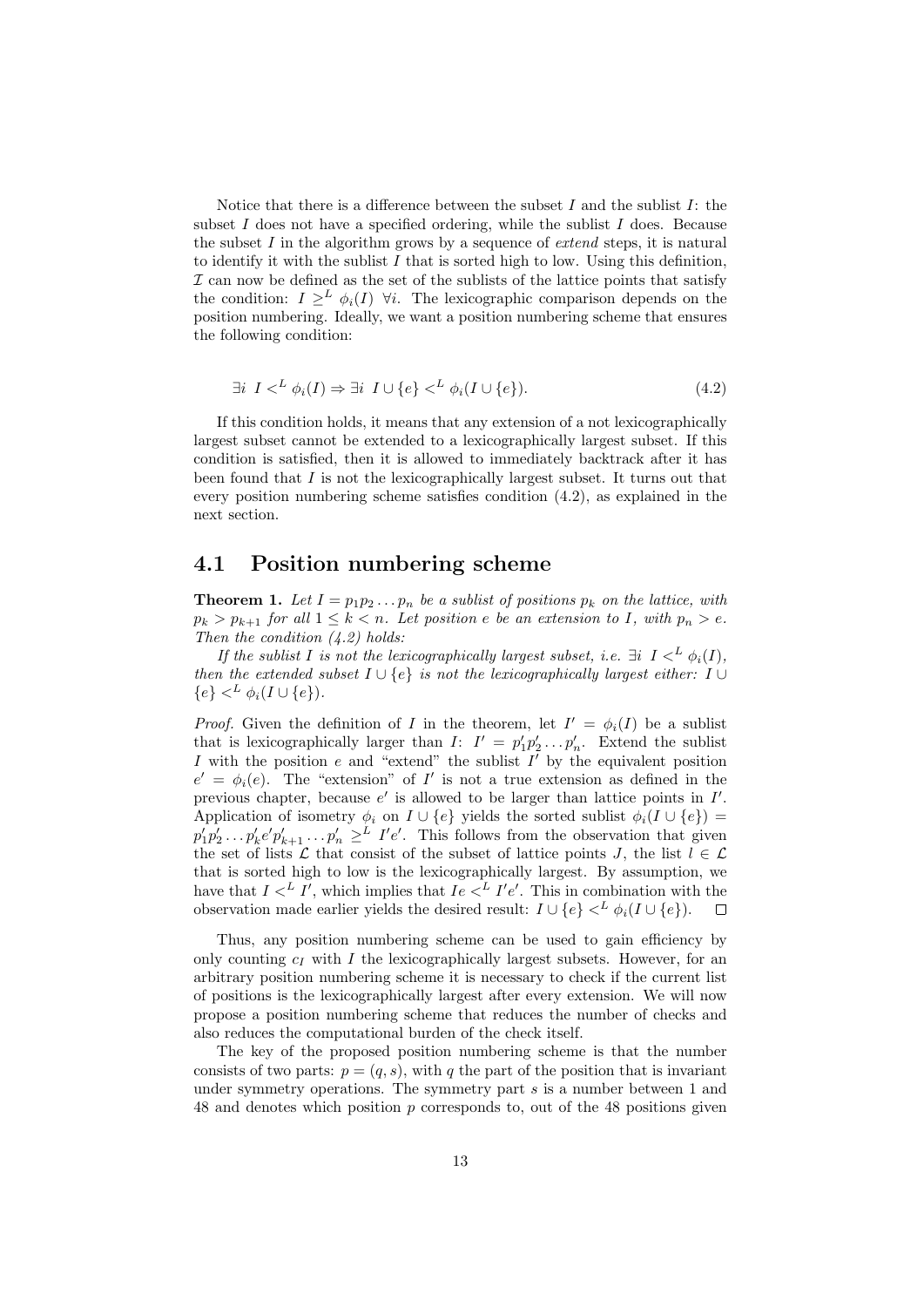by  $q$  that are equivalent. Some positions have less than 48 equivalent positions, which means that there is more than one choice for s. This conflict can be resolved arbitrarily, although from a programming perspective it can be useful to set s at least once to the highest value  $(48)$ , for every q.

The sorting routine of the improved length-doubling algorithm first sorts by the invariant part  $q$  and then by the symmetry part  $s$ . Also, in a lexicographic test between two lattice points  $p_1$  and  $p_2$ , the invariant part is more important:  $p_1 - p_2 > 0$  if  $q_1 > q_2$ . Only when the invariant part is equal, the symmetry parts are compared. Now, if we take a sublist of positions  $I$ , then after they are sorted all positions that have the same  $q$  are sequentially ordered in  $I$ . The invariant part  $q_j$  of I then looks for example as follows:  $I_q = q_1 q_1 q_2 q_3 q_3 \dots q_k$ . It is helpful to group the lattice points with the same  $q$  into groups  $g_j$ , also sorted high to low:  $q(g_j) > q(g_{j+1})$ . (These are not the groups from group theory, but the term is used to distinguish between the groups  $g_i$  and the sublists I.) Thus, it is also possible to write the sublist I as a list of groups:  $I = q_1 q_2 \dots q_k$ , where the number of groups  $k$  is smaller or equal to  $n$ , the cardinality of  $I$ . For the "average" sublist we might expect  $k$  to be almost as large as  $n$ .

The key to understanding the benefits of the structure of the proposed position numbering scheme is the observation that if we apply an isometry  $\phi_i$ to a sublist  $I$ , the lattice points in  $I$  can only move inside the groups i.e.:  $\phi_i(I) = \phi_i(g_1)\phi_i(g_2)\dots\phi_i(g_k) = g'_1g'_2\dots g'_k$ . Each of the groups  $g_j$  corresponds to an invariant position part  $q$ , and every extension  $e$  has the property  $q(e) \leq q(g_k)$  by the definition of the extension. This implies that the groups  $g_1, g_2, \ldots, g_{k-1}$  remain unmodified by the extension e and any subsequent extensions. We call these groups immutable. If there are not any immutable groups, the position numbering scheme will not yield any better results than any other scheme. However, the overwhelming majority of sublists  $I$  have at least one immutable group. The following explanation assumes that the sublist I has at least one immutable group.

By Theorem 1 we do not consider sublists  $I$  that are not the lexicographically largest. Thus, the first group in the set of immutable groups must be the lexicographically largest group in the set of groups  $G_1 = \{\phi_i(g_1), 1 \leq i \leq 48\}$ . If the set  $G_1$  has 48 elements, then we have that for all isometries  $\phi_i$  that  $\phi_i(q_1) \neq q_1$ , except for the identity isometry  $\phi_1$  that images every set onto itself. Because the lexicographic test considers the first group the most important, this means that the sublist  $I$  that starts with the group  $g_1$  is always the lexicographically largest sublist:  $I \geq^L \phi_i(I)$  for all i. Notice that this conclusion can be made without any assumption on the remaining groups  $q_2 \ldots q_k$ . Thus, when the first group becomes immutable and only the identity isometry images the group onto itself, then it is no longer necessary to carry out lexicographic tests for any extension and subsequent extensions.

Of course, the first group does not always have a multiplicity of 48. Therefore, we will generalize this result. Define the constraint set  $F_i$  as the set of isometries that image the group  $g_j$  onto itself:  $F_j = \{\phi_i : \phi_i(g_j) = g_j\}$ . If an isometry  $\phi_i$  is not in the constraint set  $F_1$  of the group  $g_1$ , then  $\phi_i(I) <^L I$  by the assumption that  $I$  (and thus  $g_1$ ) is the lexicographically largest. This conclusion is independent of  $g_2 \ldots g_k$ . Thus, the set of isometries that has to be considered in a lexicographic test is constrained to the subset of isometries  $F_1$ . Similarly, by assumption  $g_1g_2$  is the lexicographically largest, and we only have to consider the isometries that satisfy the condition  $\phi_i(q_1q_2) = \phi_i(q_1)\phi_i(q_2) = q_1q_2$ . Gen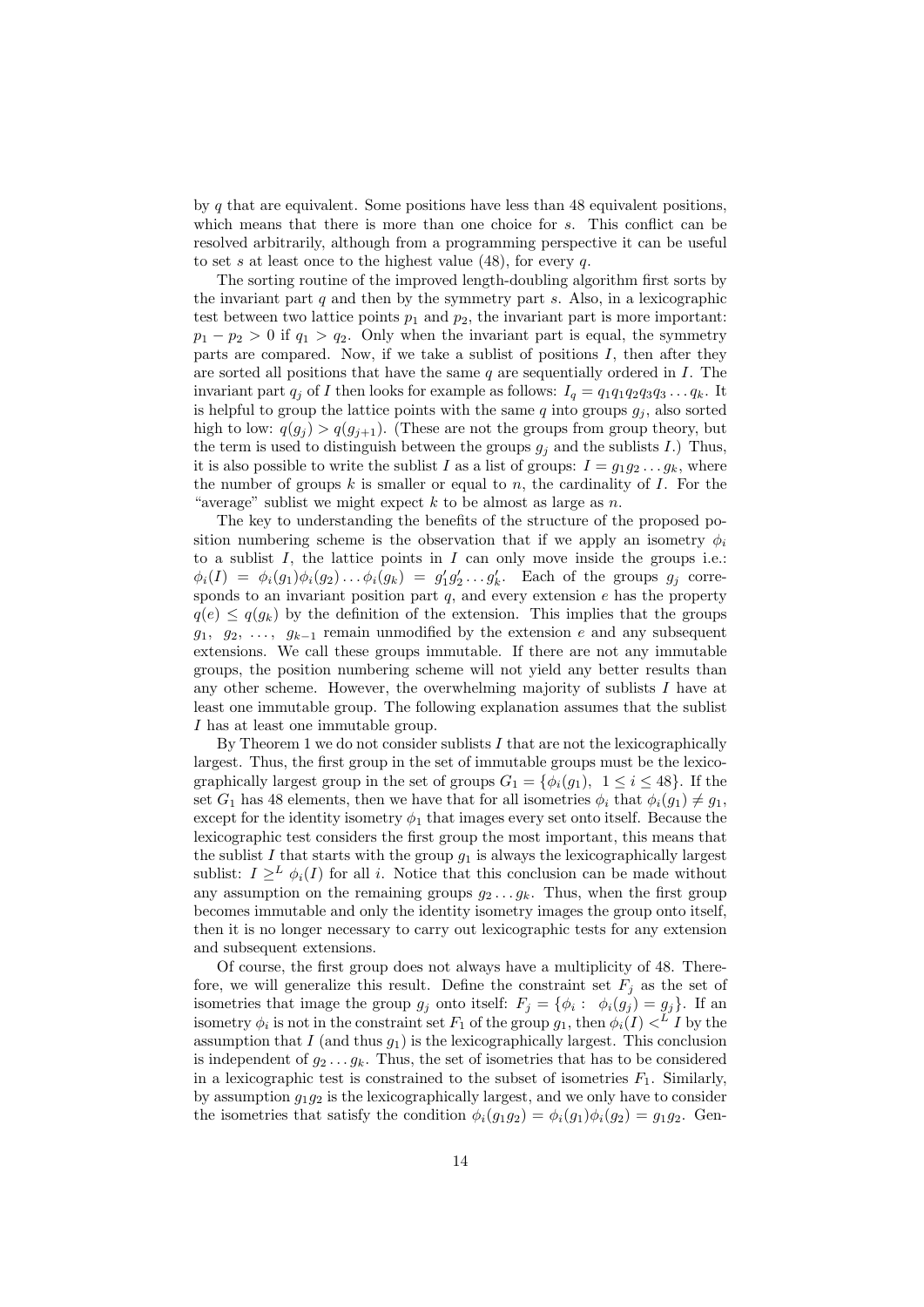eralizing this for all immutable groups yields the set of conditions  $\phi_i(g_j) = g_j$ , for all  $1 \leq j \leq k$ . It is easy to see that the set of these conditions is equivalent to the following condition:

$$
\phi_i \in \mathcal{F}_I = \bigcap_{1 \le j < k} F_j \tag{4.3}
$$

Note that the identity isometry  $\phi_1$  always satisfies this condition. Thus, if  $g_1g_2 \ldots g_{k-1}$  is the lexicographically largest, then the lexicographic test of I can be reduced to the test  $\phi_i \in \mathcal{F}_I$ . Since the sublists I are formed by a sequence of extensions,  $\mathcal{F}_I$  can be efficiently stored and updated. The number of lexicographic tests is therefore reduced from 48 to  $|\mathcal{F}_I|$ . If  $|\mathcal{F}_I|$  only includes  $\phi_1$ , then no test has to be performed at all: the sublist I is guaranteed to be the lexicographically largest sublist.

We can freely choose an assignment of  $q$  to any set of symmetry equivalent lattice points. As already noted in chapter 3, we chose an assignment that depends on the Euclidean distance to the origin of the lattice, because it performed the best.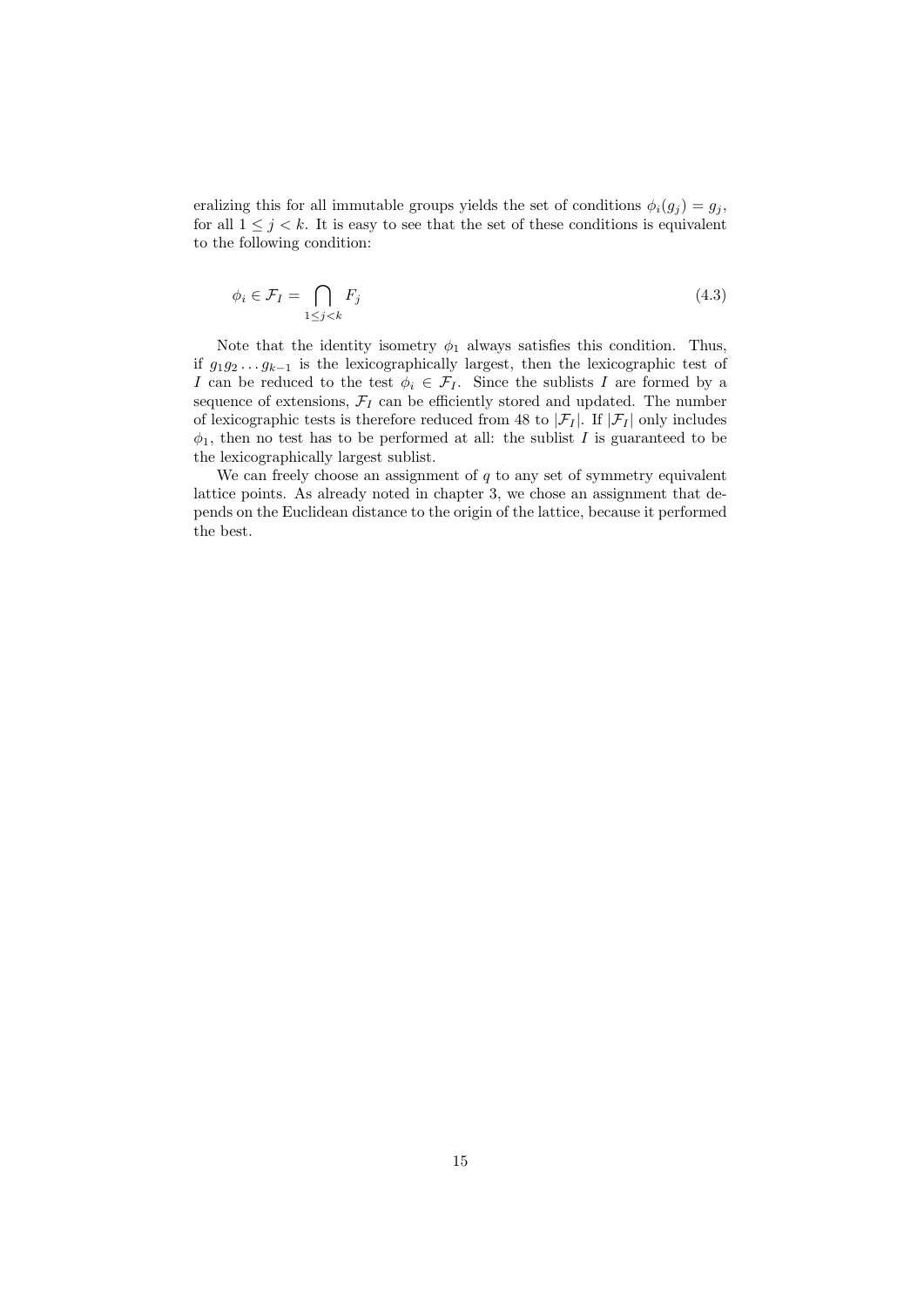# Memory Management and Parallelization

Even though the improvements of the length-doubling algorithm described in chapter 3 decrease the memory requirements by an exponential factor, the algorithm still needs about  $O(\mu^N)$  memory. At lengths  $2N > 26$  the memory requirements become prohibitive: it is impossible to store all SAWs in memory. If a tree  $T(I)$  does not fit in memory (this check is done runtime), then we do calculate  $c_I$ , but since the tree cannot be completed in memory all collision counts  $c_{I\cup J}$ , with  $i > j$  for all  $i \in I$  and  $j \in J$ , are computed in separate jobs by the algorithm in the trees  $T(I \cup j)$  for all  $j < i$ ,  $i \in I$ . This is done recursively, starting with the job corresponding to the original tree  $T(\emptyset)$ .

Thus, for this to work it is necessary to efficiently construct the tree  $T(I)$ from scratch. Each SAW  $w$  of length  $N$  that is represented in  $T(I)$  visits the lattice points in  $I$  in a particular order. Let this order be given by the permutation  $\pi(I)$ . Then for each permutation  $\pi(I)$  we find the SAWs that go through all lattice points in the set  $I$  in that order by a simple recursive exact enumeration algorithm. After each step the algorithm finds a lower bound on the number of remaining steps that need to be spent to visit all points in  $\pi(I)$ that have not yet been visited. This lower bound is equal to the distance along the lattice edges between the current point and the first point in  $\pi(I)$  that has not been visited plus the distance between all subsequent neighbouring elements of  $\pi(I)$ . Especially in three dimensions, this upper bound is quite tight. If the lattice points in  $I$  do not lie on a line or plane, then in almost all cases there will be some "direct" path between the lattice points.

This means that the cost of generating a self-avoiding walk in the algorithm will still cost a (slightly larger) constant amount of time, but this increase does no matter much, as the insertion of the SAW in the tree costs  $O(N)$  time. The cost associated with the generation of a SAW remains roughly equal, but the number of SAWs generated increases. A self-avoiding walk  $w = p_1p_2 \ldots p_n$  is generated when constructing  $T(\emptyset)$ ,  $T(\{p_1\})$ ,  $T(\{p_2\})$ , ...,  $T(\{p_n\})$  if the job is split only on the first level. If we split all jobs up to the nth level, then each SAW is generated  $\sum_{i\leq n} N!/(i!(N-i)!)$  times. This is just the number of subsets with at most  $n$  elements that can be formed by the lattice sites of a SAW of length N. Together with a factor  $O(N)$ , the cost of the tree building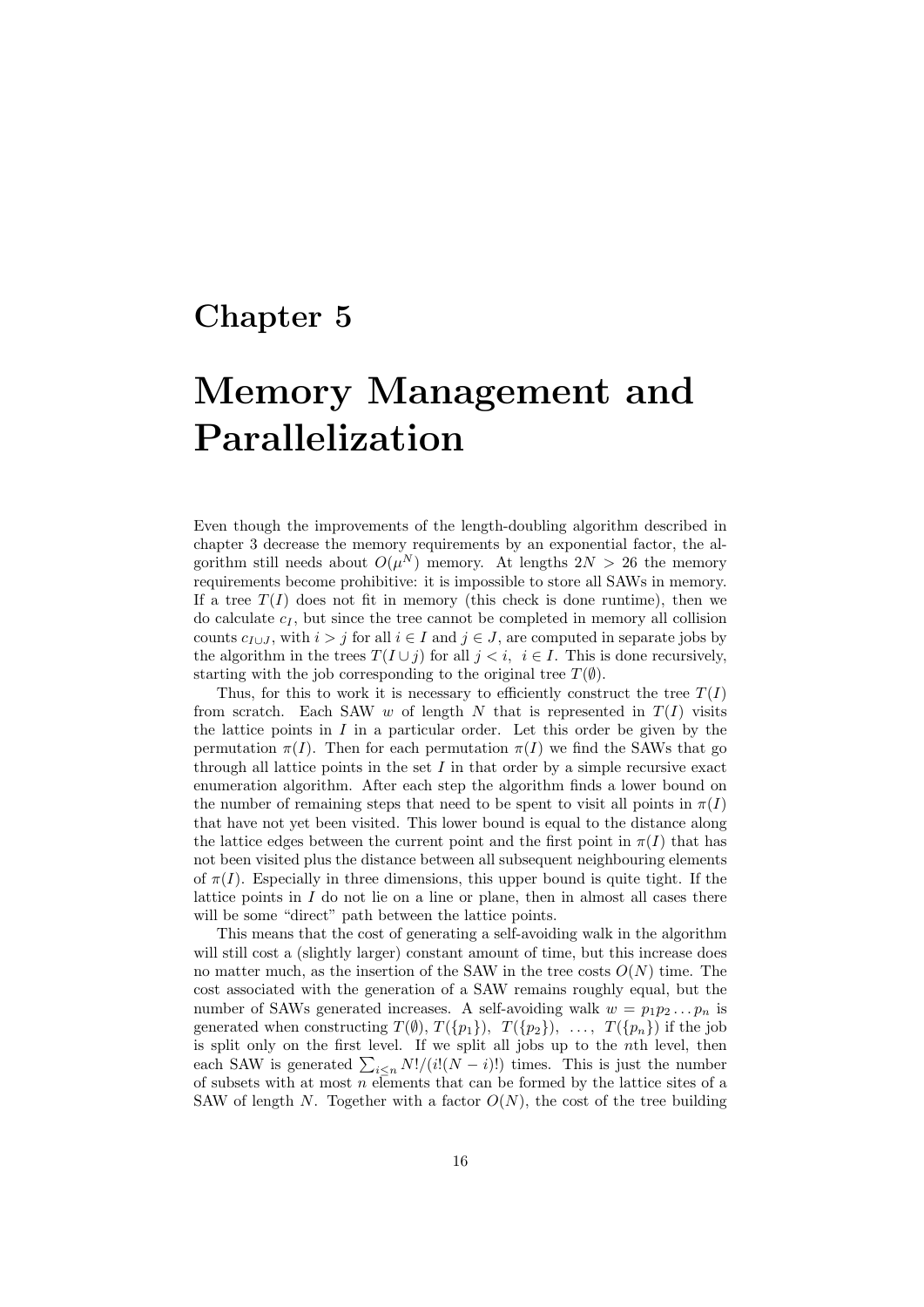step could exceed the collision counting step if the jobs are split at equal level. Another issue with too many jobs is that it costs time to switch between jobs (clearing temporary variables for example).

#### 5.1 Parallelization

The program takes roughly 50,000 hours on a single processor machine for a total length  $2N = 36$ . Obviously, the program needs to be parallelized in order for it to finish within a reasonable amount of time. We chose the easiest (embarrassingly parallel) approach: split the work over the processors by distributing the jobs, as described by the previous paragraphs, over the processors. The number of jobs is determined by the length of the SAWs  $N$  and the memory threshold. Luckily, the number of jobs created this way is more than sufficient to keep hundreds of processors busy. For  $2N = 36$  and a memory threshold of 2 GB, in total 22 million jobs were created.

We use a client-server model for the distribution of the jobs and all communication. The server keeps track of all jobs that still need to be processed. It is initially filled with all jobs that correspond to the trees  $T(\{p\})$ . Each client then requests one job from the server. The number of jobs in the initial queue of the server is larger than the number of processors that were used for the computation. The clients then process the jobs with two possible outcomes for each job: The first possibility is that the tree  $T(I)$  fits into the memory. The result is then communicated to the server, which writes the result to a file and gives a new job (if available) to the client. The other possibility is that the job is too large to fit in memory. The only result is then  $c_I$ , and the new jobs  $T(I \cup \{p\})$  are sent to the server.

If the server does not have any remaining jobs, but some processors are still busy, then each jobless client stalls and checks on a short interval (1 second) whether the queue of the server is still empty. If the server recognizes that all jobs have finished, or when the time limit has been reached, the server shuts down and all clients time-out. The jobs are sent out to the clients in a depthfirst approach. This is done to prevent the queue of jobs to become exceedingly large.

The parallel program was run on the Huygens supercomputer in Amsterdam with 128 processors running concurrently for a maximum of 120 hours. Thus, each run costs about 15,000 CPU hours. If for some reason the program has stopped (either from the outside, or from some hardware or system error), then we could lose large amounts of data. Therefore the program writes the queue, including the running jobs, to the hard-disk every 10 minutes. This is not enough though, since we also want to know which results have been gathered up to that point. We store the results of the last 10 minutes with the same id as the file of the queue to keep track of this. This mechanism is also used to transfer the computation from one machine to another. This safety mechanism came into actual effect for the longest run of the cubic lattice  $(2N = 36)$ . The server received too many connections, and the clients falsely concluded that the server had shut down. As a consequence, the parallel program then shut down completely. Luckily, the safety mechanism prevented about 17,000 CPU hours from being lost.

The first job is to compute  $c_{\emptyset}^2$  and to create the new jobs  $T(\{p\})$ . The compu-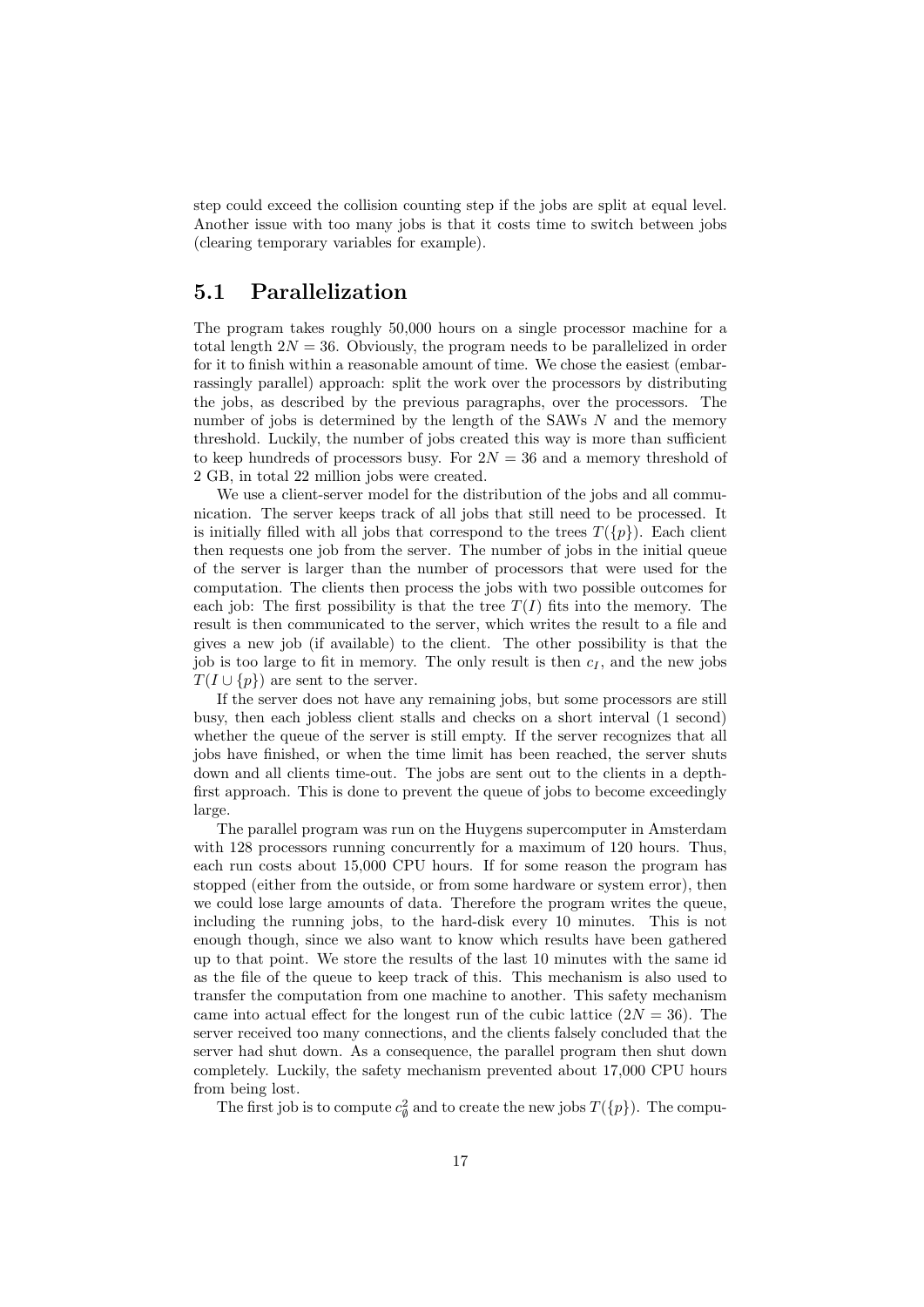tation of  $c_{\emptyset}$  takes  $O(\mu^N)$  computation time, which although small compared to  $O((2\mu)^N)$ , still costs a substantial amount of time. This job was therefore computed on a single processor of the compute cluster of the University of Utrecht, called Mars. The suspended file can be transferred directly to the supercomputer Huygens, because the queue on the server is stored in a manner that is independent of the endianness of the computer it runs on. The server does not even "know" what it actually stores in the queue, which has the advantage that it does not need to be modified if the specifications of the jobs change. In theory, it is possible to connect any computer to the server for computation, with the proper configuration. One could even imagine a load-balancing set of servers, where each client is connected to a server with very low latency. For example, the supercomputer Huygens consists of nodes with 32 processors each. Thus, we use 4 nodes for our program. We could create 4 servers, with a server on each node we use. Then the client-server communication would be done in memory, while the inter-server communication could be done independently over the network, but only when rebalancing would need to be done. This would reduce the effective latency (and bandwidth also) of the parallel program. However, the latency on the LAN is already very low:  $\langle 1 \text{ms}, \text{and thus there is not much} \rangle$ benefit in implementing this configuration.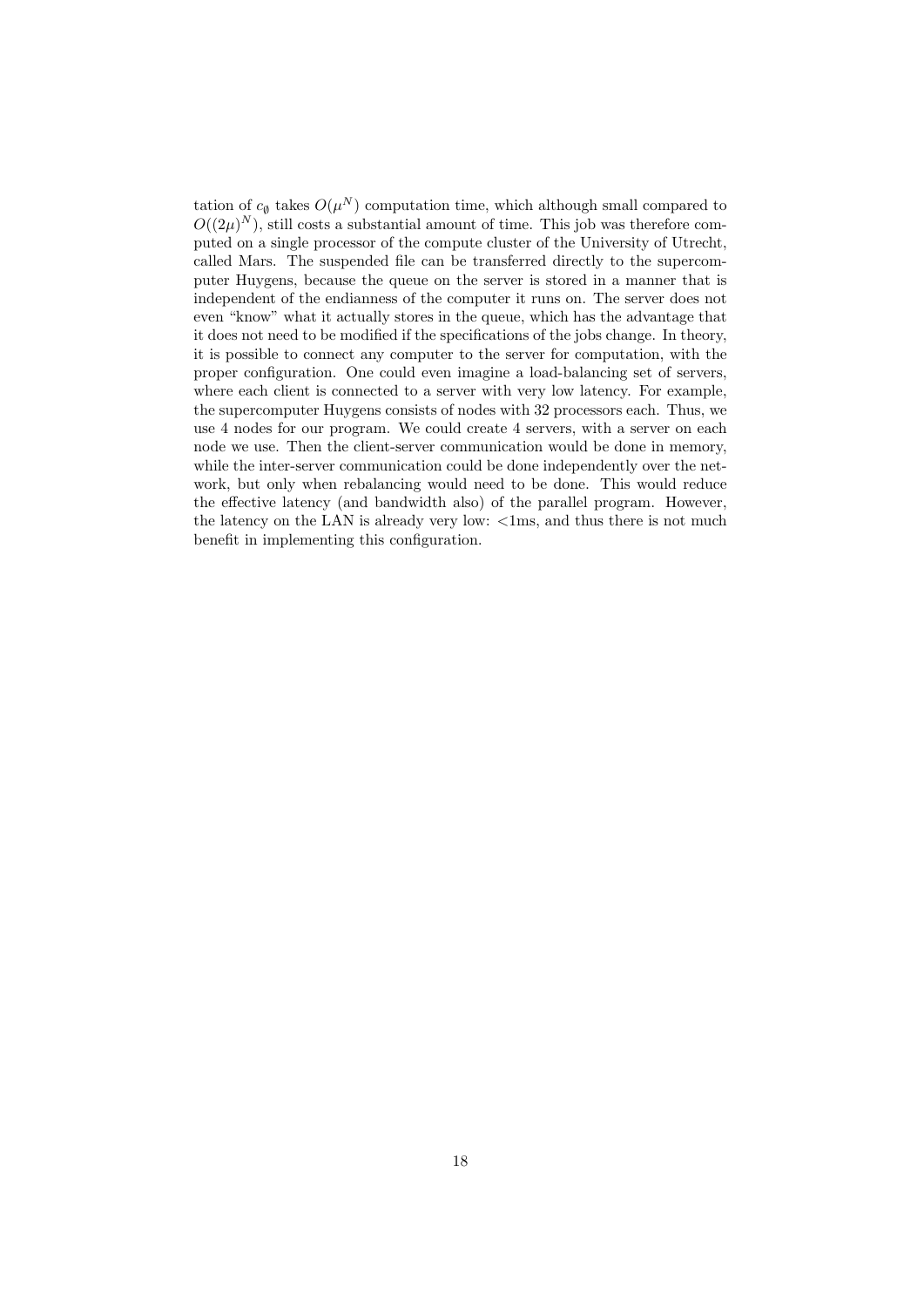## Results

The results of this thesis are split up into four parts: three paragraphs concern the results of the different lattices (SC, BCC and FCC). The remaining paragraph summarizes the performance of the algorithm on those lattices. The most important result that can be obtained from the exact enumeration data are the critical exponents  $\gamma_s$  and  $\nu$ . However, it is extremely difficult to extract these exponents from the values for  $Z_N$  and  $R_N$  due to finite size effects. Evidence suggests that the equation for  $Z_N$  has to be refined to:

$$
Z_N = k_0 \mu^N N^{\gamma_s - 1} (1 + k_1 N^{-\Delta_1} + k_2 N^{-\Delta_2} + \dots + k_i N^{-1} + \dots)
$$
 (6.1)

The exponent  $\Delta_1$  of the leading correction term is approximately 0.46 [3]. This result was obtained by Monte Carlo simulations. Monte Carlo simulations are generally more suitable for determination of  $\Delta_1$ , because for larger lengths all other correction terms become negligible compared to the leading correction term. Similarly the summed squared end-to-end distance is refined to the following equation, with different constants  $k_i$ :

$$
R_N^2 = k_0 Z_N N^{2\nu} (1 + k_1 N^{-\Delta_1} + k_2 N^{-\Delta_2} + \dots + k_i N^{-1} + \dots)
$$
 (6.2)

In general, a simple least-squares fitting procedure on either equation with only a few correction terms will fail to produce satisfying results for  $\gamma_s$  and  $\nu$ . A slight improvement to this fit is the introduction of an effective exponent  $\gamma_{\text{eff}}$ , that can be found by numerical manipulation of equation (6.1):

$$
\gamma_{\text{eff}} = \gamma_s - k_1 \Delta_1 (\Delta_1 + 1) N^{-\Delta_1} + \dots \approx 1 + \frac{2 \log Z_N - \log Z_{N-1} - \log Z_{N+1}}{2 \log N - \log (N+1) - \log (N-1)}
$$
(6.3)

The higher-order correction terms are not shown in the equation above, but are still present in  $\gamma_{\text{eff}}$ . It is easier to fit  $\gamma_s$  from this equation, but there are still problems. The results will in general be biased by the first term that is not included in the fit (of course one could get lucky). Additionally, if we do not assume a value for  $\Delta_1, \Delta_2, \ldots$ , then there exist wildly varying combinations of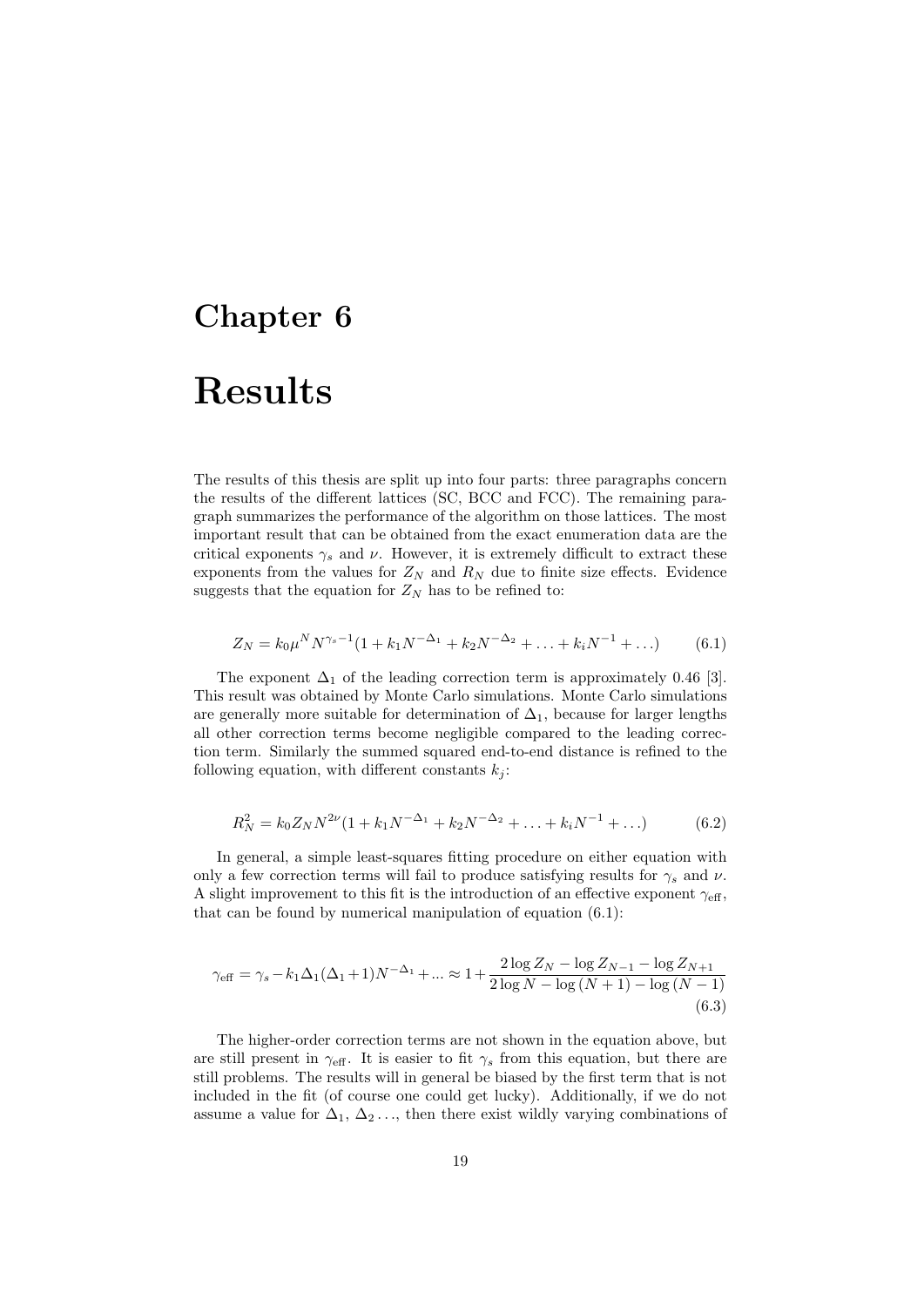$\Delta_i$  that for small N (in the exact enumeration range) produce almost equal fits. In principle we might not care about the values of  $\Delta_i$  at all, but their choice heavily influences the fit of the parameter  $\gamma_{\text{eff}}$ . For the exponent  $\nu$  we can find a similar equation for an effective exponent  $\nu_{\text{eff}}$  to fit the parameter  $\nu$ .

Therefore, after several attempts to produce a robust fitting procedure, we concluded we were not able to produce one. We will include the values obtained by Nathan Clisby from our data, whose methods are described in [4].

#### 6.1 Simple cubic lattice

Of the three lattices that are covered in this thesis, the cubic lattice is arguably the most important one, for the simple reason that the critical fugacity  $\mu$  is the smallest. This means that it is possible to enumerate SAWs of larger lengths, which in turn decreases the relevance of higher-order correction terms. We were able to enumerate up to length  $2N = 36$ , which is a major achievement. The previous record was set in 2007 by Clisby et al. [4] at the length  $2N = 30$ . For the largest length we used around 50,000 CPU hours at the supercomputer Huygens. Compared to the performance data given by Clisby, we see that our algorithm is approximately 1000 times as fast.

The resulting values for  $Z_N$  and  $R_N$  can be found in Appendix A.1.

The analysis of the  $Z_N$  and  $R_N$  series by Nathan Clisby yielded the following values:  $\mu = 4.684015(15)$ ,  $\gamma_s = 1.1569(2)$  and  $\nu = 0.5880(2)$ . The value obtained for the  $\gamma_s$  exponent is in agreement with the literature value  $\gamma_s$ 1.1573(2) computed with the Pruned-Enriched Rosenbluth (PERM) method by Hsu et al.  $[5]^1$ . The pivot algorithm is a Monte-Carlo algorithm that is mainly used to compute an estimate of the average end-to-end distance  $r_e(N)$ . The literature value  $\nu = 0.587597(7)$  obtained by Clisby [3] using the pivot algorithm is in reasonable agreement with our value.

#### 6.2 FCC lattice

At each step on the FCC lattice the self-avoiding walk has 12 choices, compared to 6 on the simple cubic lattice. These choices can be written as a combination of reflections on the  $x = 0$ ,  $y = 0$  and  $z = 0$  planes and permutation of the x, y and z coordinates of the vector  $(1, 1, 0)$ .

The face-centered cubic lattice has the advantage that it does not have evenodd oscillations in  $Z_N$  and  $R_N$ . These occur in the SC and BCC lattices, because on these lattices, even lattice points can only be visited by an even number of steps, while the odd lattice points are always visited after an odd number of steps. The FCC lattice does not have this property. Thus, given a series of  $Z_N$  of equal length, the FCC lattice has twice the number of data points that can be used in a single fit. Unfortunately,  $\mu$  is much higher for the FCC lattice compared to either the simple cubic or the body-centered cubic (BCC) lattice:

<sup>&</sup>lt;sup>1</sup>In 2009 I implemented the method used by Hsu et al. [5] and created my own dataset as part of a project on the course Modeling and Simulations. Although I did not have access to a supercomputer, with patience I obtained results with a similar accuracy. The results that I obtained were  $\gamma_s = 1.1570(2)$  and  $\nu = 0.58763(15)$ , which is remarkably close to the currently best values.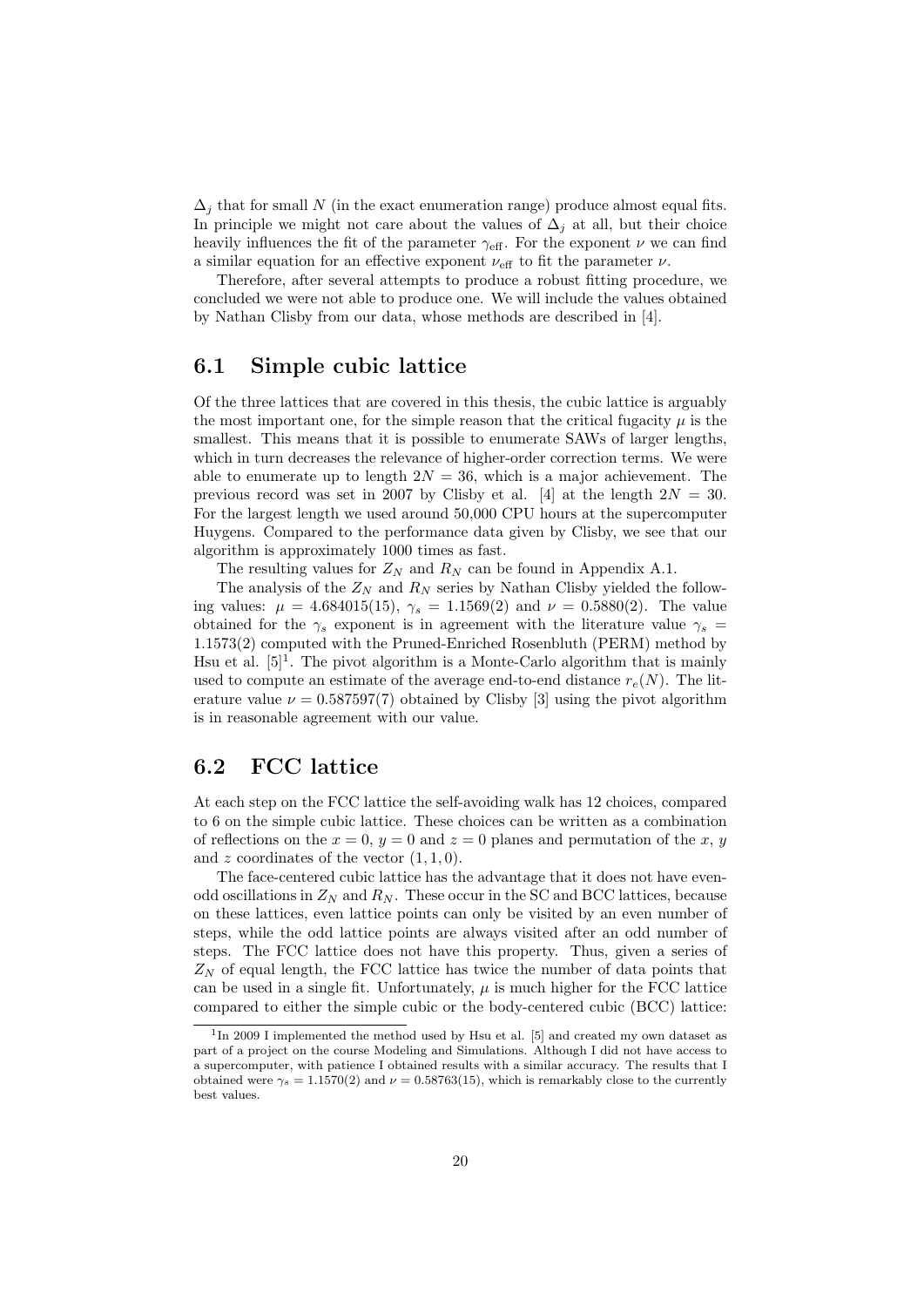$\mu = 10.037067(7)$  by our series. The highest length that we obtained was  $2N = 24.$ 

As explained in the introduction, the critical exponents are expected to be equal to those found for the SC and BCC lattice. Indeed, Nathan Clisby extracted the following values from our data:  $\gamma_s = 1.1568(3)$  and  $\nu = 0.58815(25)$ , which are consistent with the values found on the simple cubic lattice.

The series of the FCC lattice are found in Appendix A.2.

#### 6.3 BCC lattice

At each step on the BCC lattice the self-avoiding walk has 8 choices, compared to 6 on the simple cubic lattice. The unit vectors that denote these choices are found by applying a combination of reflections on the  $x = 0$ ,  $y = 0$  and  $z = 0$ planes and permutation of the x, y and z coordinates on the vector  $(1, 1, 1)$ .

In contrast to the FCC lattice, the points on the lattice can be divided into even and odd lattice points. As  $\mu$  is still higher than the SC lattice, the BCC lattice has no real advantages compared to the other lattices. However, Clisby found the following (independent) estimates of the critical exponents:  $\mu = 6.530521(6)$ ,  $\gamma_s = 1.567(3)$  and  $\nu = 0.5882(2)$ . These values are again consistent with the results for the FCC and SC lattices.

The series for the BCC lattice up to  $2N = 28$  are found in Appendix A.3.

#### 6.4 Computation time

The fact that our algorithm improves the length of the series by a significant amount shows us that it delivers an exponential speed-up. As noted in chapter 3, the computation time  $t_N$  as a function of N is expected to behave as:

$$
t_N = (2\mu)^N / \langle \lambda \rangle \,, \tag{6.4}
$$

where  $\langle \lambda \rangle$  is the average  $\lambda$  count over the whole course of the algorithm. It is hard to give rigorous bounds for this variable. It could be anything from a constant close to 1 to an exponential function in  $N$ . Figure 6.1 shows the time in seconds that is used per self-avoiding walk with a total length of  $2N$  on a logarithmic scale. Any complete enumeration algorithm would have all data points on a horizontal line. The figure shows a clear exponential improvement, denoted by the fact that the data points lie roughly on a decreasing line. The lines that are shown in Figure 6.1 are of the form  $f(N) = c(2\mu)^N$ , where the constant  $c$  is fitted (by hand) to the data points corresponding to the highest lengths. The BCC series has an outlier data point at  $N = 12$ . I believe that this is caused by a shortage of memory on the machine of the cluster Mars. The algorithm could have allocated more memory than was available on the shared machine.

It is clear that the effective  $\langle \lambda \rangle$  is not of a strong exponential nature, because then the data points would lie on a steeper line than the solid lines in Figure 6.1. The constants c are  $3 \cdot 10^{-10}$ ,  $3 \cdot 10^{-10}$  and  $8 \cdot 10^{-10}$ , for the SC, BCC and FCC lattice respectively. I use as a rule of thumb, that if a program theoretically needs around  $q$  operations, with each operation consisting of a relatively simple piece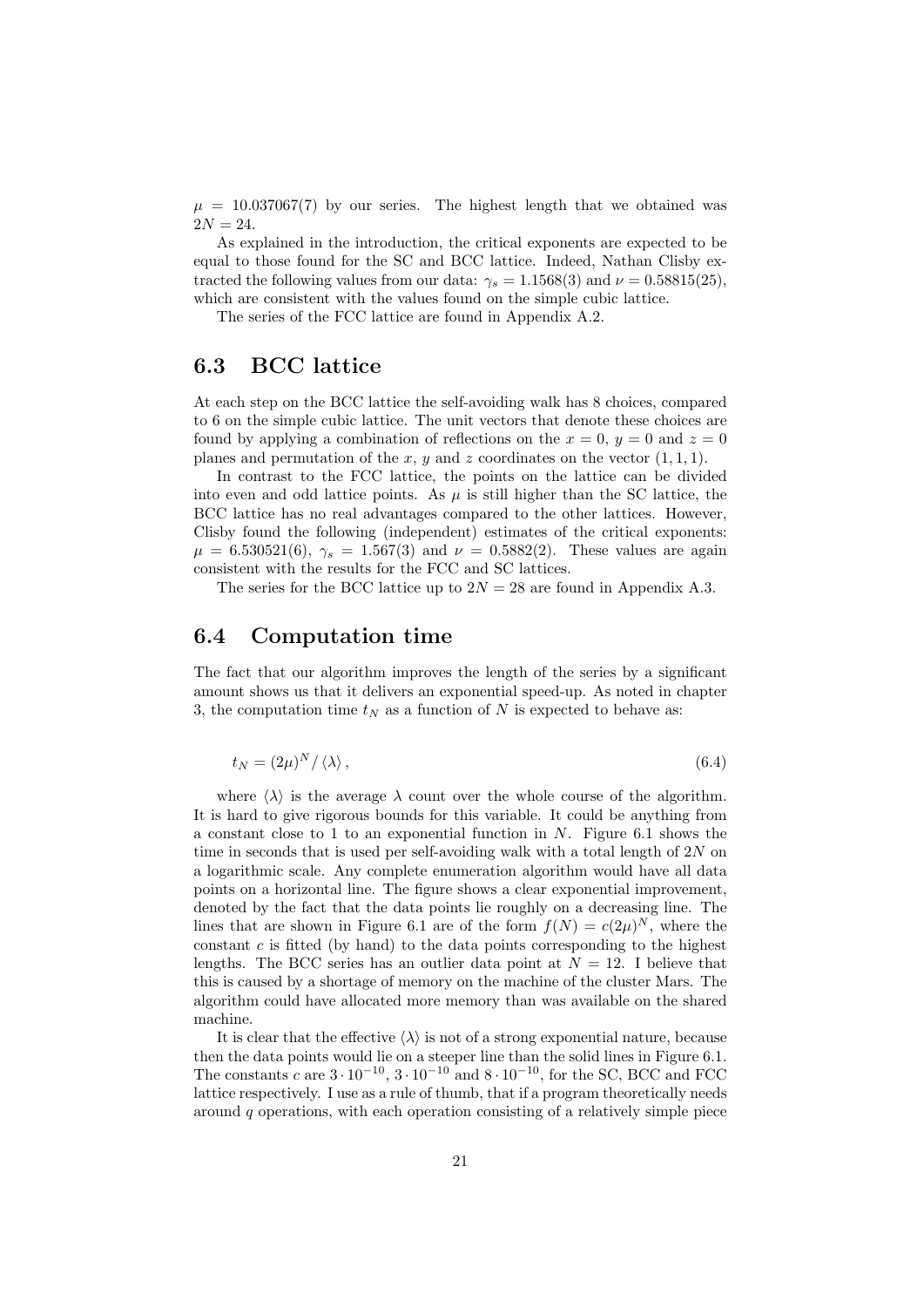

Figure 6.1: This figure shows the average number of seconds per self-avoiding walk of length  $2N$  that is needed by the improved length-doubling algorithm for three lattices: simple cubic (SC), body-centered cubic (BCC) and facecentered cubic (FCC). It shows the exponential improvement of the lengthdoubling algorithm.

of code, then the program needs approximately  $10^-8 \cdot q$  seconds to complete. If we correct the data for the reduction of computation time that is obtained by the exploitation of the symmetry of the lattice, this rule of thumb seems to hold. It means that  $\langle \lambda \rangle$  is likely to be relatively small (order 1). Another possibility is that the effect of the extra jobs created by the algorithm on the computation time masks the  $\lambda$  effect. Further research is necessary to verify this.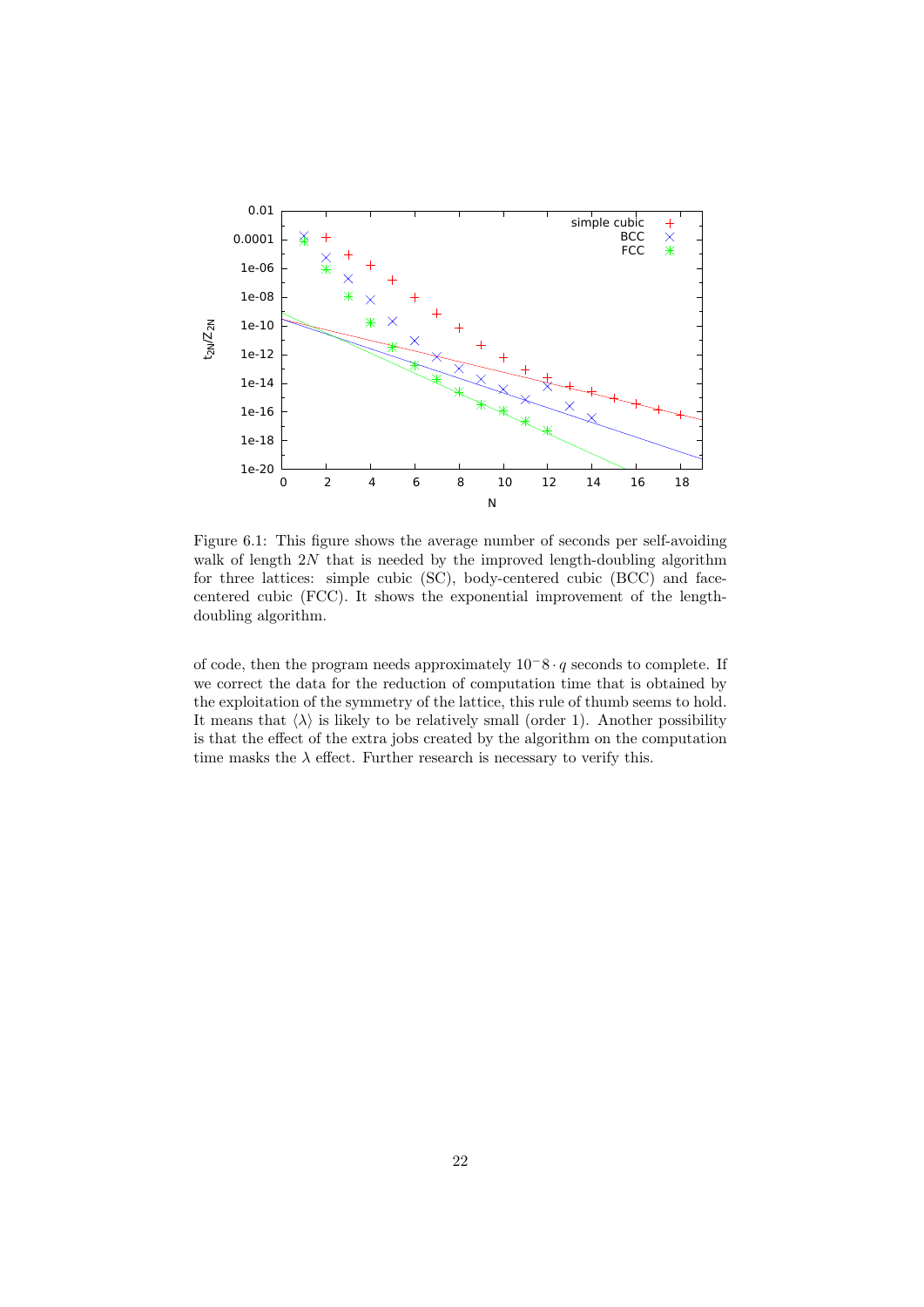## Conclusion and Discussion

The conclusion is relatively simple: the length-doubling algorithm works very efficiently after the modifications described in chapters 3 and 4. These improvements were a necessity. My bachelor thesis concerned the length-doubling algorithm without these improvements and it could also only compute the even values  $Z_{2N}$  for integer N. With that program I was barely able to find  $2N = 22$ , which took several hours. On top of that the scaling of the computation time of the algorithm became exponentially worse than  $O((2\mu)^N)$ . For comparison, our currently fastest algorithm that computes both  $Z_{2N}$  and  $R_{2N}$  computes  $2N = 22$  in less than two minutes.

This is by no means the final step in the history of exact enumeration of the SAW. There are multiple leads that could bring the performance to a new level. The first idea is to form SAWs by connecting more than two SAW parts. Although I have for a long time considered this to be dead end, I still have not been able to determine tight bounds on the computation time. If the complexity of the length tripling algorithm would be close to the length-doubling algorithm, it might be interesting because I expect the memory requirements to be of the order  $O(\mu^N)$  for the computation of  $Z_{3N}$ .

The next lead is an idea first brought to my attention by my supervisor and co-author Gerard Barkema. It was recently brought back to my attention by Nathan Clisby. The algorithm sums  $c_I$  dynamically, which brings the complexity to  $|\mathcal{I}| = |\{I : c_I > 0\}| \sim (k\mu)^N$ , with  $k \approx 1.6$  for the SC lattice. It is a dynamic programming algorithm that follows from the equation below for the collision counts  $c_I$  for all I with  $|I| < N$ , which can be verified by some simple drawings:

$$
c_I = \frac{1}{N - |I|} \sum_{p \notin I} c_{I \cup \{p\}} \tag{7.1}
$$

Another point of interest is the computation of the tree  $T(I)$  and its corresponding leaves  $L(I)$ . I expect this computation to be dominant when N grows to infinity. I think that this computation can be sped up significantly by using the observation that for some partial SAWs  $w_i$  in the tree  $T(I)$  it can be recognized that they have equal  $\lambda$  count. Since it is far from trivial to show this, the proof is not discussed here, but the reader can be assured that this observation is true. The only question that remains is how many partial SAWs share the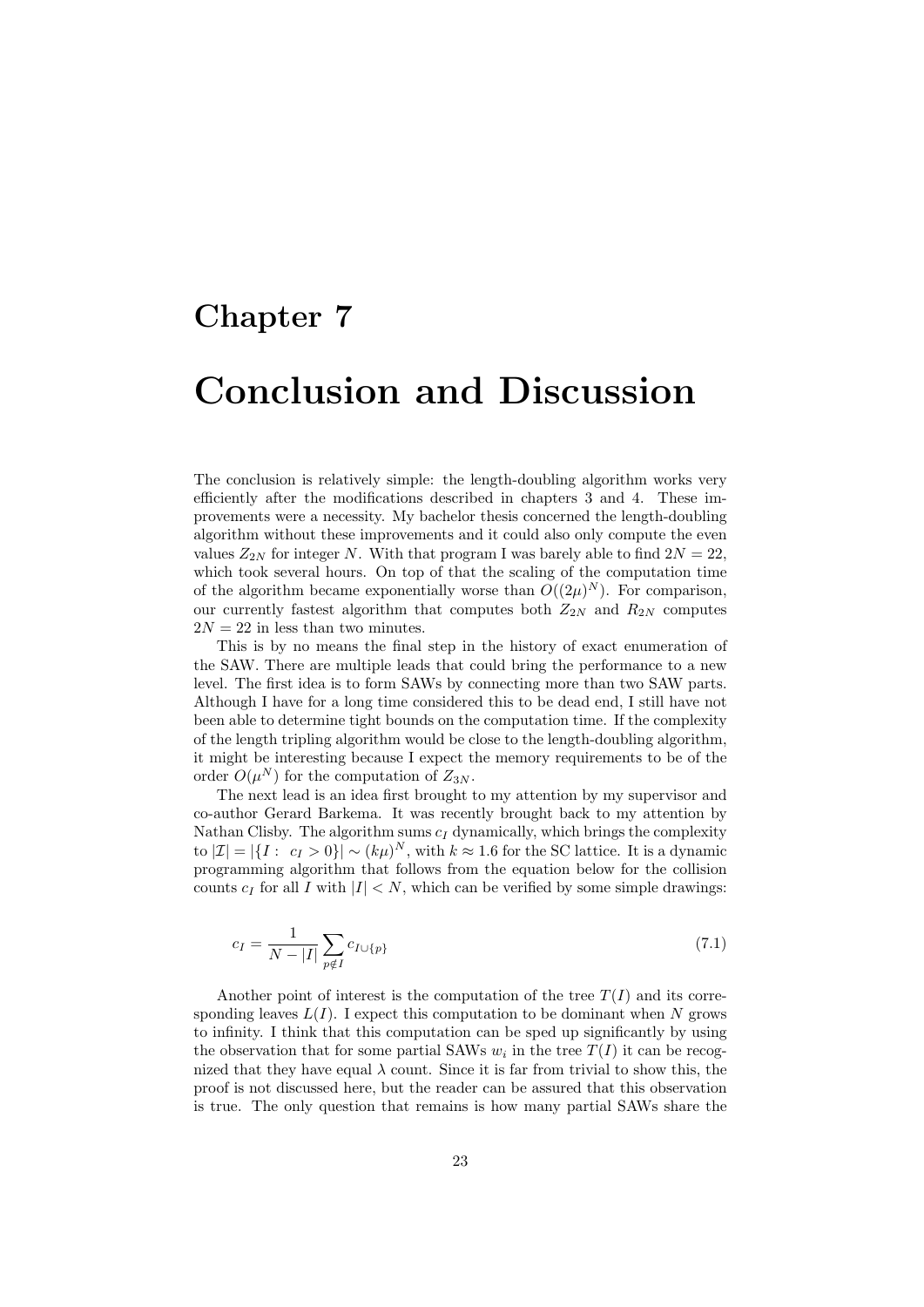same  $\lambda$  count on average. I personally expect this number to be exponential in N.

Lastly, the program that was used for the exact enumeration is not close to optimal. Careful examination of the data structures and the sorting algorithm could improve the efficiency by a constant factor or even factor logarithmic in N.

In the end, the gain of implementing these optimizations might be currently too small to justify the effort. If we assume Moore's law (which states that the number of transistors doubles every two years), the ideas could be used in a few years to create a real dent in the current record.

#### Acknowledgments

I would like to thank my supervisors Rob Bisseling and Gerard Barkema for their support and ideas that immensely helped the creation of the efficient lengthdoubling algorithm. I also gratefully acknowledge the help provided by Nathan Clisby with the series analysis. Lastly, the computations were carried out on the Huygens supercomputer at SARA in Amsterdam. I would like to thank the Dutch National Computing Facilities Foundation for providing the resources needed to carry out our computations.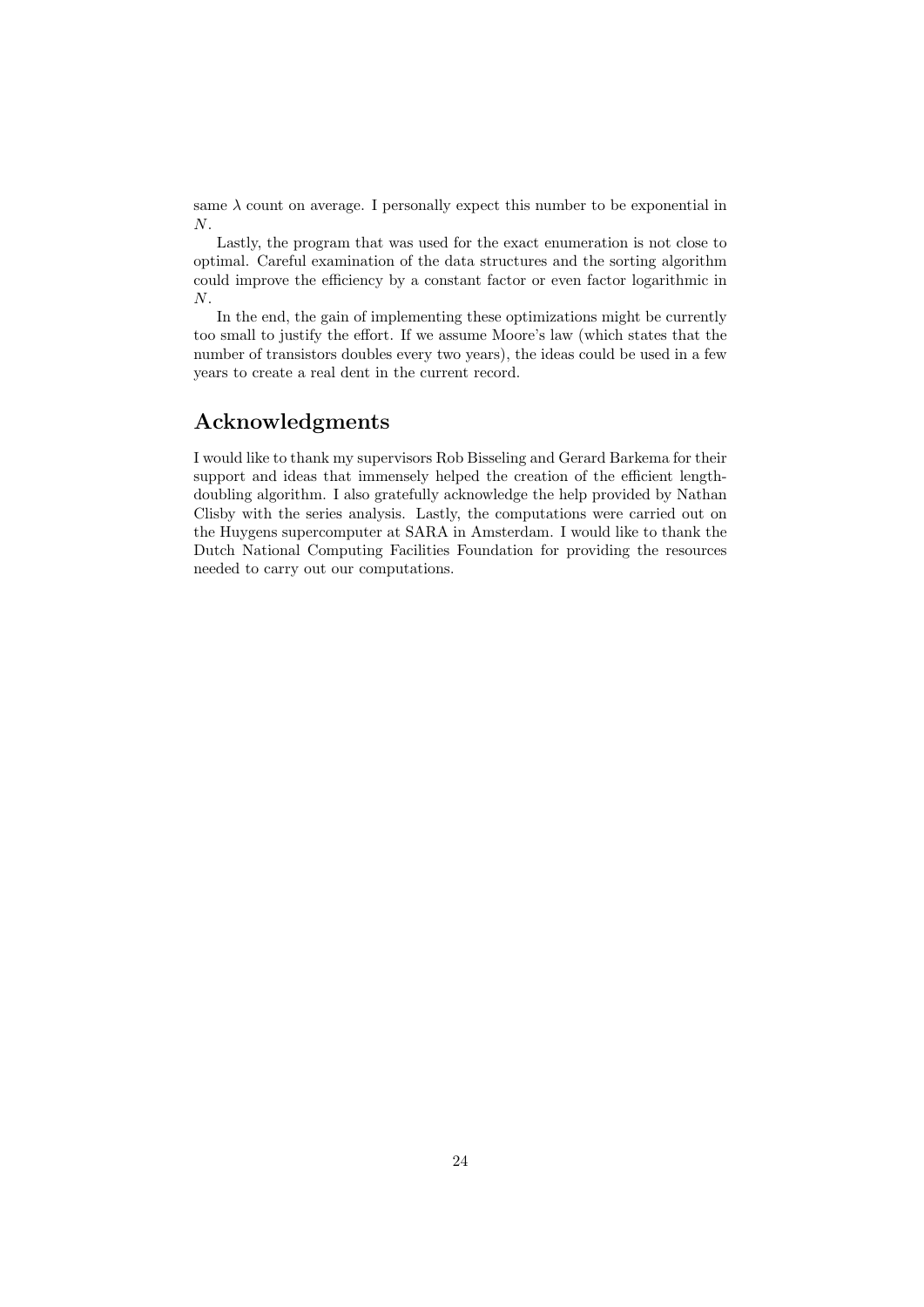## Bibliography

- [1] de Gennes P-G, 1979 Scaling Concepts in Polymer Physics (Ithaca, NY: Cornell University Press)
- [2] Schram R D, Barkema G T and R H Bisseling, Exact enumeration of selfavoiding walks, 2011 J. Stat. Mech P06019
- [3] Clisby N, Accurate estimate of the critical exponent  $\nu$  for self-avoiding walks via a fast implementation of the pivot algorithm, 2010 Phys. Rev. Lett. 104 055702
- [4] Clisby N, Liang R, Slade G, Self-avoiding walk enumeration via the lace expansion, 2007 J. Phys. Math. Theor. 40 10973
- [5] Hsu H-P, Nadler W and Grassberger P, Scaling of star polymers with 1-80 arms, 2004 Macromolecules 37 4658
- [6] http://www.math.ubc.ca/~slade/lacecounts, 2010
- [7] Bertsimas D, Tsitsiklis J N, 1997 Introduction to Linear Optimization (Athena Scientific, Dynamic Ideas)
- [8] Guttmann A J, On the critical behaviour of self-avoiding walks, 1987 J. Phys. A: Math. Gen. 20 1839
- [9] Guttmann A J, On the critical behaviour of self-avoiding walks, 1989 J. Phys. A: Math. Gen. 22 2807
- [10] MacDonald D, Hunter D L, Kelly K and Jan N, Self-avoiding walks in two to five dimensions: exact enumerations and series study, 1992 J. Phys. A: Math. Gen. 25 1429
- [11] MacDonald D, Joseph S, Hunter D L, Moseley L L, Jan N and Guttmann A J, Self-avoiding walks on the simple cubic lattice, 2000 J. Phys. A: Math. Gen. 33 5973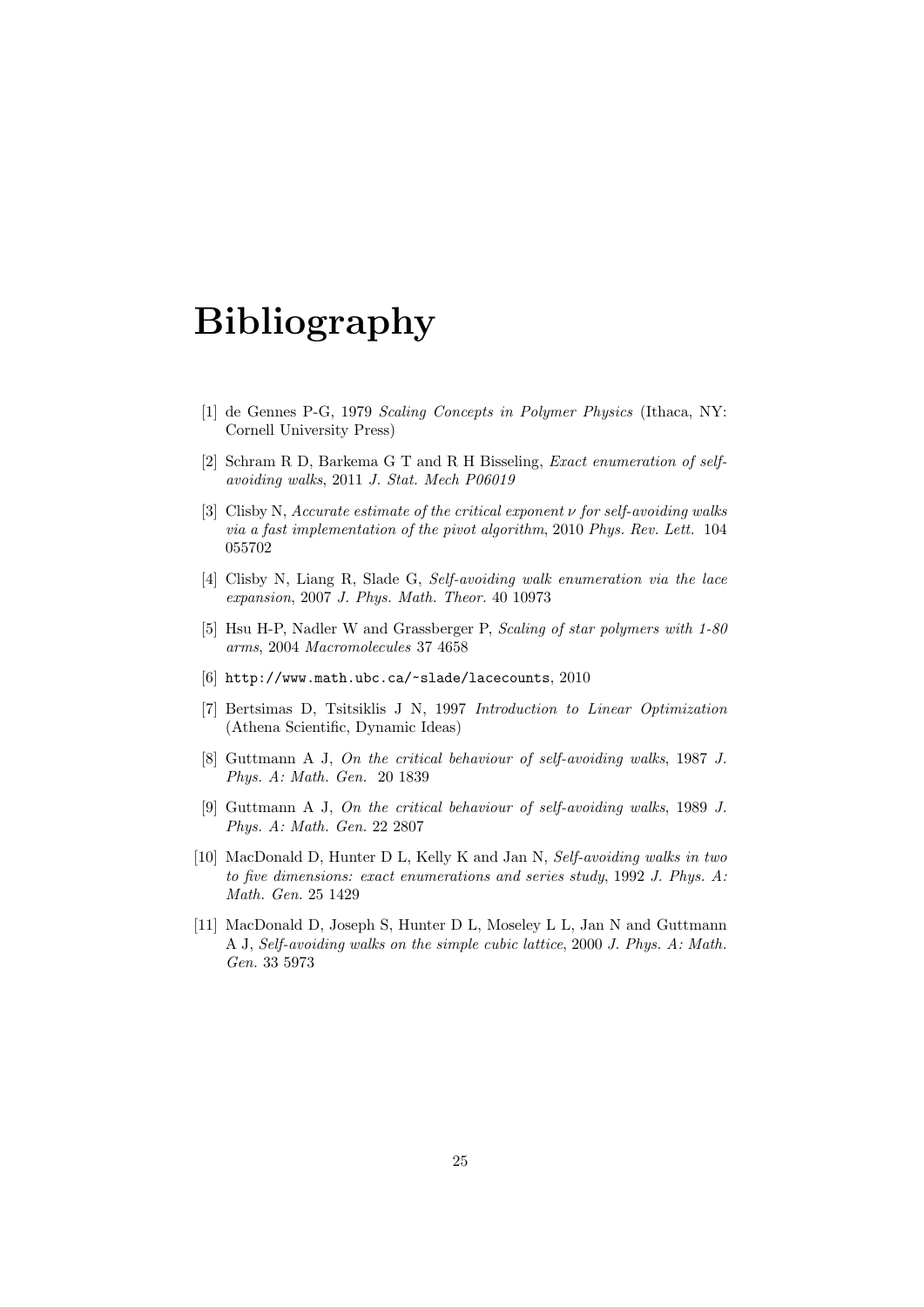## Appendix A

# Tabulated exact enumeration results

#### A.1 SC lattice

Table A.1: Exact enumeration results for the cubic lattice. The parameter  $N$  is the total length of the enumerated SAWs. For each length N we found the number of SAWs  $Z_N$  and the summed squared end-to-end distance  $R_N$ . The results for small N are not in the table for brevity. They can be found on the website [6].

| the flor in the table for brevity. They can be found on the website $[0]$ . |                                 |                                     |                                     |  |  |  |
|-----------------------------------------------------------------------------|---------------------------------|-------------------------------------|-------------------------------------|--|--|--|
| N                                                                           | $Z_N$                           | $R_N$                               | Year Author                         |  |  |  |
| $\mathbf{1}$                                                                | 6                               | 6                                   |                                     |  |  |  |
| .                                                                           |                                 |                                     |                                     |  |  |  |
| 19                                                                          | 10576033219614                  | 385 066 579 325 550                 |                                     |  |  |  |
| 20                                                                          | 49 917 327 838 734              | 1 933 885 653 380 544               | 1987 Guttmann $[8]$                 |  |  |  |
| 21                                                                          | 235 710 090 502 158             | 9679153967272734                    | 1989 Guttmann [9]                   |  |  |  |
| 22                                                                          | 1 111 781 983 442 406           | 48 295 148 145 655 224              |                                     |  |  |  |
| 23                                                                          | 5 245 988 215 191 414           | 240 292 643 254 616 694             | 1992 MacDonald e.a. $[10]$          |  |  |  |
| 24                                                                          | 24 730 180 885 580 790          | 1 192 504 522 283 625 600           |                                     |  |  |  |
| 25                                                                          | 116 618 841 700 433 358         | 5 904 015 201 226 909 614           |                                     |  |  |  |
| 26                                                                          | 549 493 796 867 100 942         | 29 166 829 902 019 914 840          | $2000$ MacDonald e.a. [11]          |  |  |  |
| 27                                                                          | 2589874864863200574             | 143 797 743 705 453 990 030         |                                     |  |  |  |
| 28                                                                          | 12 198 184 788 179 866 902      | 707 626 784 073 985 438 752         |                                     |  |  |  |
| 29                                                                          | 57 466 913 094 951 837 030      | 3476154136334368955958              |                                     |  |  |  |
| 30                                                                          | 270 569 905 525 454 674 614     | 17 048 697 241 184 582 716 248      | $2007$ Clisby, Liang, Slade [4]     |  |  |  |
| 31                                                                          | 1 274 191 064 726 416 905 966   | 83 487 969 681 726 067 169 454      |                                     |  |  |  |
| 32                                                                          | 5997359460809616886494          | 408 264 709 609 407 519 880 320     |                                     |  |  |  |
| 33                                                                          | 28 233 744 272 563 685 150 118  | 1993 794 711 631 386 183 977 574    |                                     |  |  |  |
| 34                                                                          | 132853629626823234210582        | 9724709261537887936102872           |                                     |  |  |  |
| 35                                                                          | 625 248 129 452 557 974 777 990 | 47 376 158 929 939 177 384 568 598  |                                     |  |  |  |
| 36                                                                          | 2941370856334701726560670       | 230 547 785 968 352 575 619 933 376 | 2011 Schram, Barkema, Bisseling [2] |  |  |  |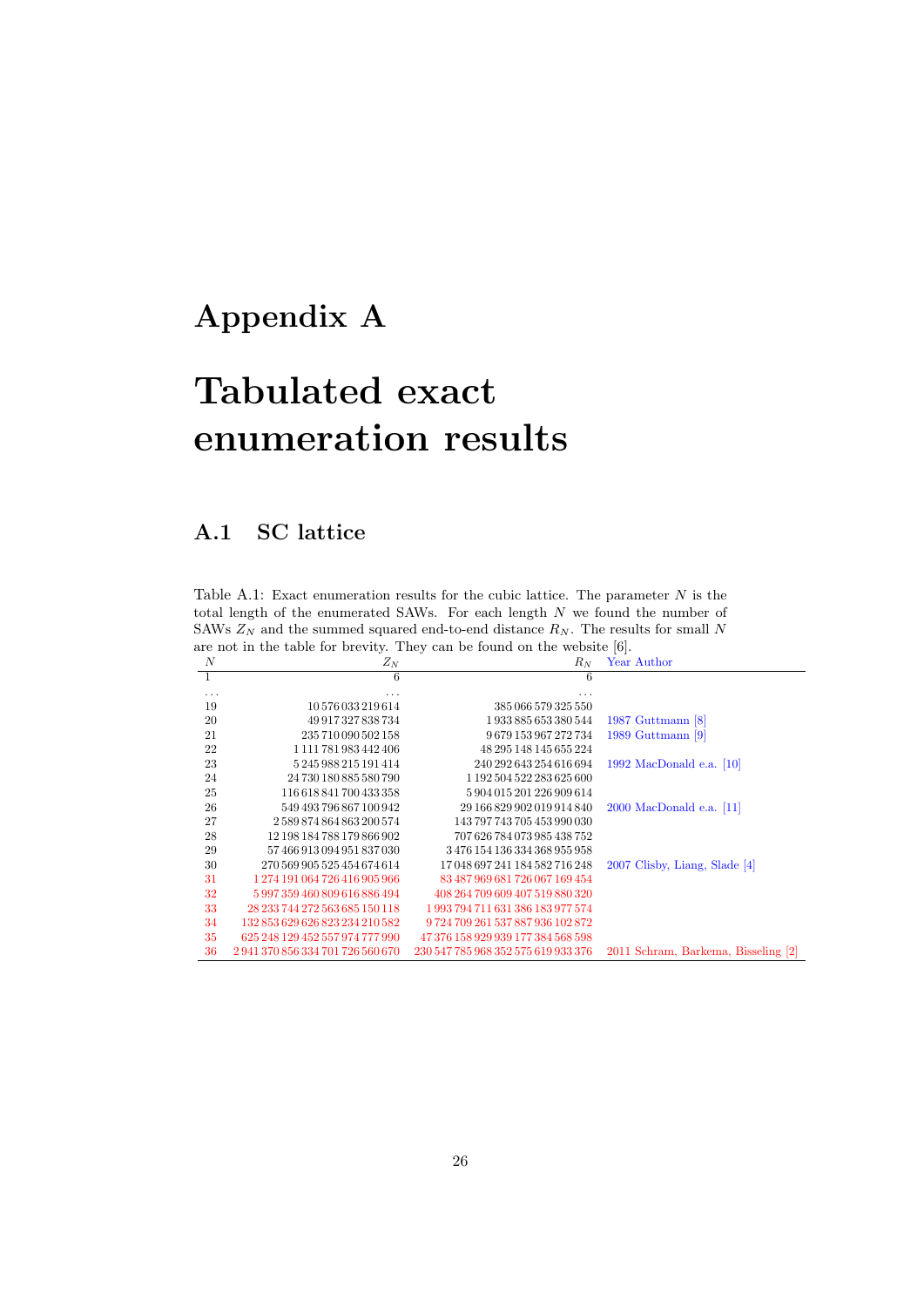### A.2 FCC lattice

Table A.2: Exact enumeration results for the face-centered cubic (FCC) lattice. The parameter  $N$  is the total length of the enumerated SAWs. For each length  $N$  we found the number of SAWs  $Z_N$  and the summed squared end-to-end distance  $R_N$ .

| $\boldsymbol{N}$ | $Z_N$                             | $\mathcal{R}_N$                     |
|------------------|-----------------------------------|-------------------------------------|
| $\overline{1}$   | 12                                | 12                                  |
| $\overline{2}$   | 132                               | 576                                 |
| 3                | 1404                              | 9816                                |
| $\overline{4}$   | 14700                             | 144288                              |
| $\overline{5}$   | 152532                            | 1951560                             |
| $\boldsymbol{6}$ | 1573716                           | 25 0 21 5 36                        |
| $\overline{7}$   | 16 172 148                        | 309 080 808                         |
| 8                | 165 697 044                       | 3714659040                          |
| 9                | 1693773924                        | 43714781448                         |
| 10               | 17 281 929 564                    | 505 948 384 608                     |
| 11               | 176 064 704 412                   | 5777220825912                       |
| 12               | 1791455071068                     | 65 234 797 723 584                  |
| 13               | 18 208 650 297 396                | 729 724 191 726 408                 |
| 14               | 184 907 370 618 612               | 8 097 639 351 530 304               |
| 15               | 1876240018679868                  | 89 239 258 469 121 912              |
| 16               | 19 024 942 249 966 812            | 977 545 487 795 069 952             |
| 17               | 192 794 447 005 403 916           | 10 651 662 728 070 257 016          |
| 18               | 1952681556794601732               | 115 520 552 778 504 791 136         |
| 19               | 19 767 824 914 170 222 996        | 1247619751507795906248              |
| 20               | 200 031 316 330 580 106 948       | 13 423 705 093 594 869 393 216      |
| 21               | 2023330401919804218996            | 143 942 374 595 787 212 970 696     |
| 22               | 20 458 835 772 261 851 432 748    | 1538749219442520114999744           |
| 23               | 206 801 586 042 610 941 719 148   | 16 403 200 314 230 418 676 555 512  |
| 24               | 2 089 765 228 215 904 826 153 292 | 174 411 223 302 510 038 302 309 440 |